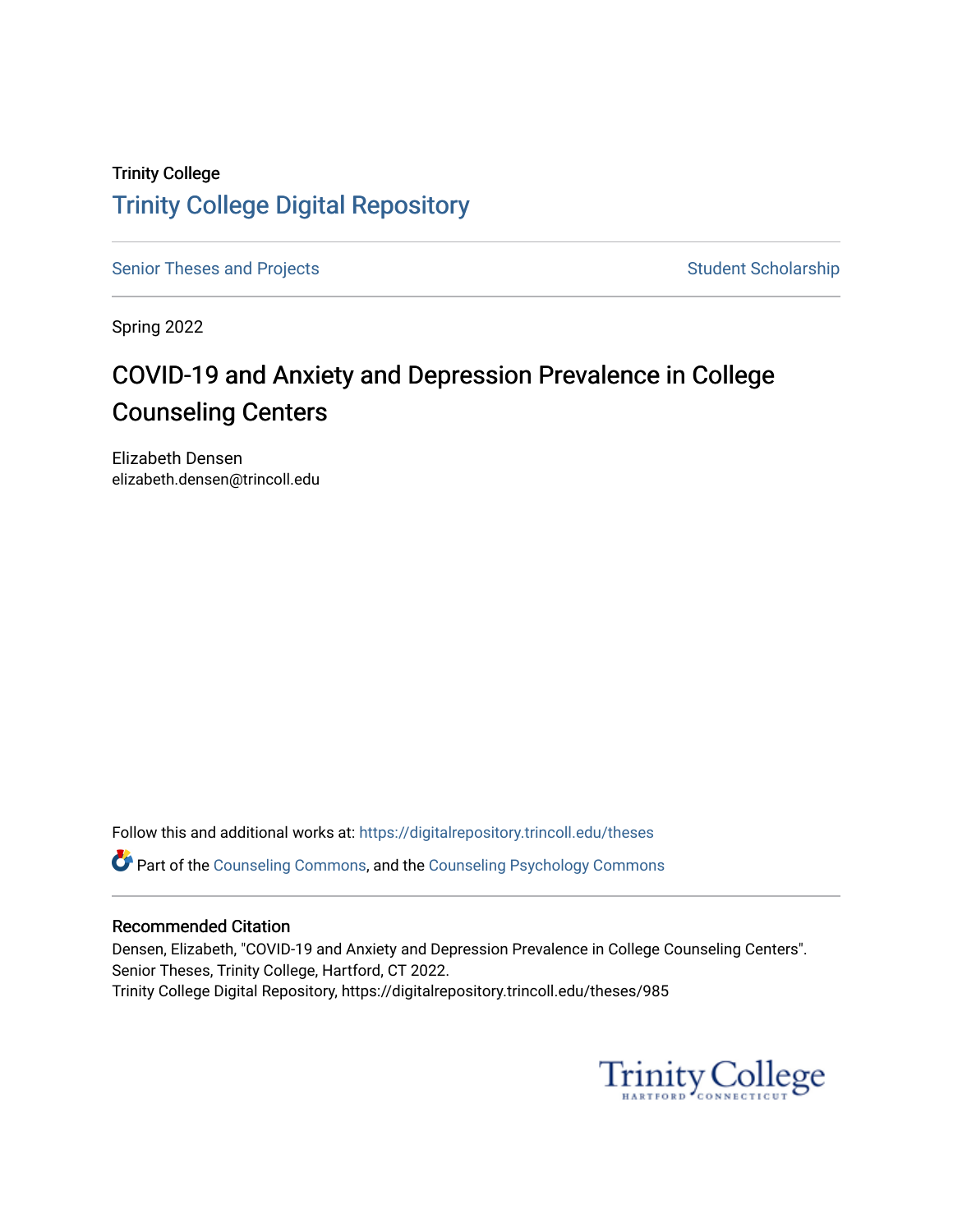# **COVID-19 and Anxiety and Depression Prevalence in College Counseling Centers**

Elizabeth Densen

Trinity College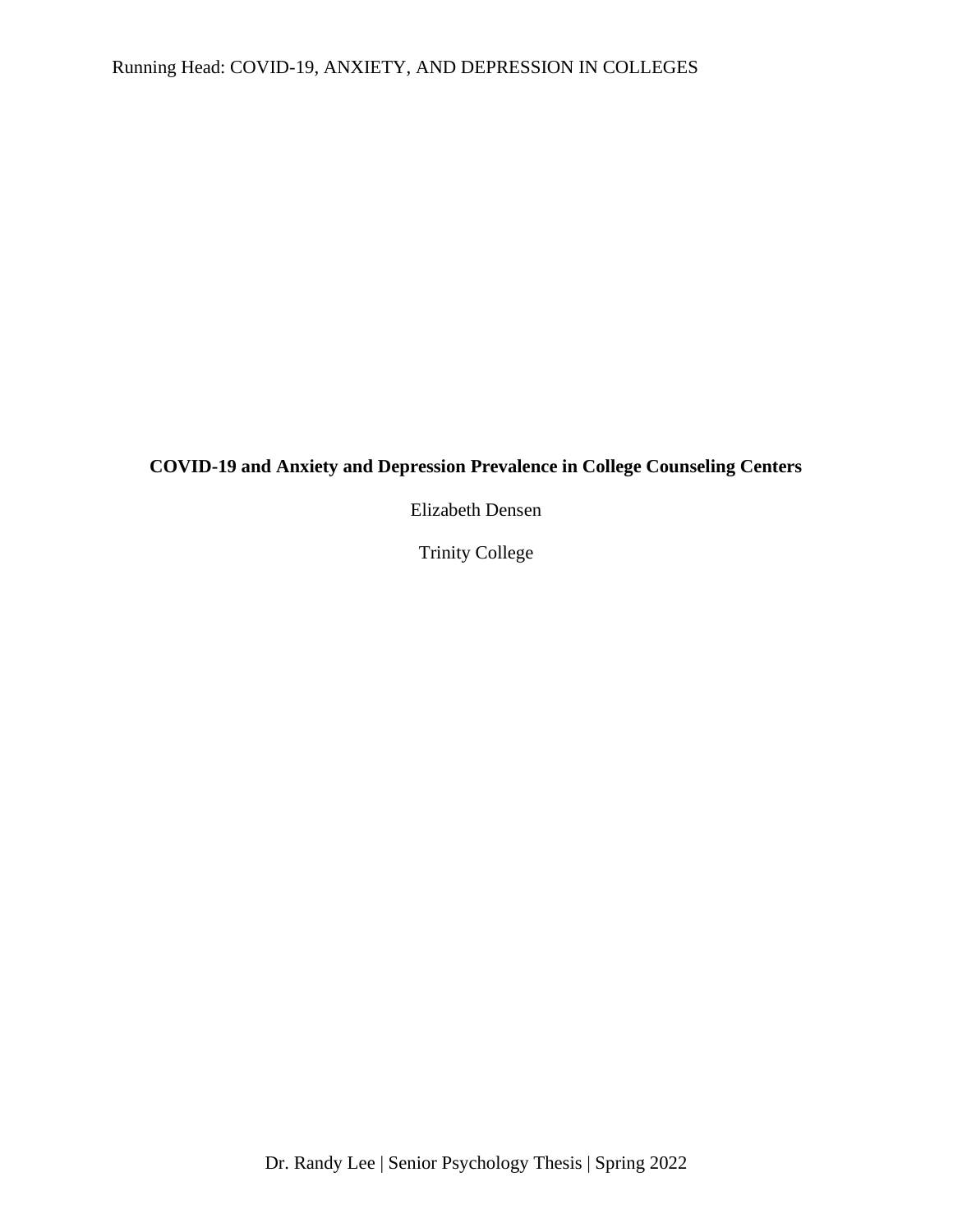#### Abstract

Today more than ever, college students in the United States feel increased stress, leaving them more vulnerable to mental illnesses like depression and anxiety. With the Coronavirus-19 pandemic running rampant throughout the world, mental health concerns have been at the forefront of our issues, especially in the already vulnerable college population. While counseling centers have been present in colleges since the 1900s, their roles have significantly changed especially in the context of COVID-19. Therefore, due to the novelty of the virus, there is little research on the effects of COVID-19 on college students' mental health and what that means for college counseling centers. While there is some research on factors that impact a student's decision to receive counseling services, such as social stigma and strength of social support, little is known about how these factors have changed or stayed the same since the pandemic began. The present study examines Trinity College students' feelings of their own current mental health, factors that students cite as affecting their attendance of their college counseling center, and college counseling center directors from Trinity College and Connecticut College's perceptions of their roles in the context of the pandemic. Those who have attended the counseling center had significantly higher mean anxiety and depression ratings than those who have not attended, suggesting that those who need help are successfully receiving it. Long waitlists for appointments was the main reason both groups gave for not attending the counseling center, and those who have not attended the counseling center overwhelmingly cited uncertainty on how to schedule appointments.

*Keywords:* Anxiety, depression, Coronavirus-19, college counseling center, virtual therapy.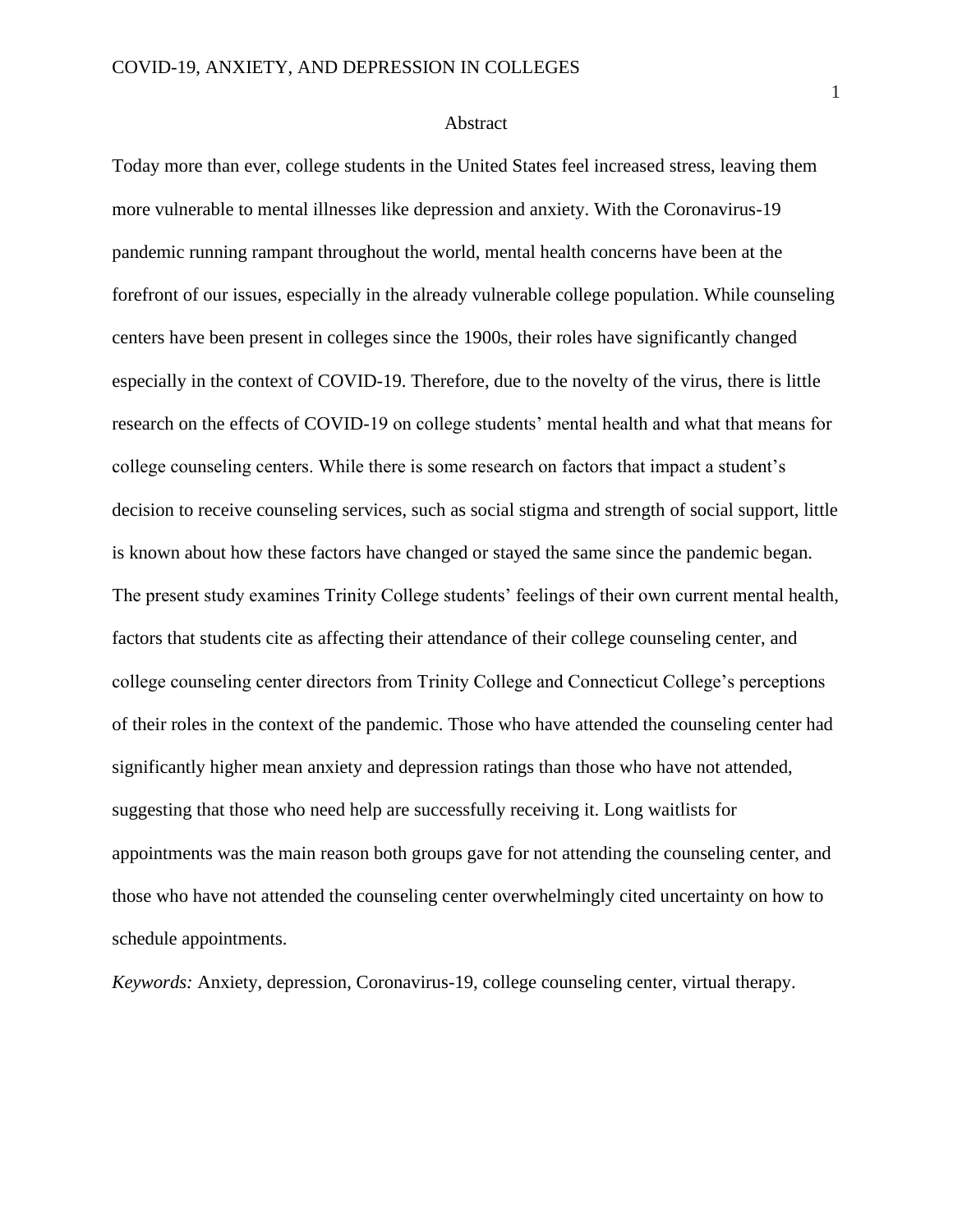#### Acknowledgements

I would like to thank everyone who helped me complete this thesis. This project would not have been able to happen without the support of you all.

Specifically, I want to first thank my roommates and best friends for encouraging me throughout this year-long process. Thank you for making me laugh and for always being there for me. I also want to thank my family for always being there for me and loving me through it all: I love you all so much! Thank you for everything.

I would also like to thank my Academic Advisor Professor Senland for all of her help throughout the years. I would not be the person I am today without our relationship and all of your help and encouragement. Thank you for your personal and academic guidance outside of this Senior Thesis, and for all of your help with data analysis and making sure I stay calm. Also, thank you to the rest of the Senior Thesis Colloquium, especially my classmates. Thank you for your thoughtful insight and help staying on track.

Thank you to the Psychology Department professors and students for helping me learn and grow. I will forever be thankful for all that you have done for me. And, thank you Rob Walsh and Dave Tatem for all of your help with research and data collection. Your help was so important to me completing this project.

Finally, thank you to Dr. Randy Lee for taking me on as a thesis student and for being there for me throughout this past year. I will cherish our relationship for a long time, and am truly grateful for all that you have done for me.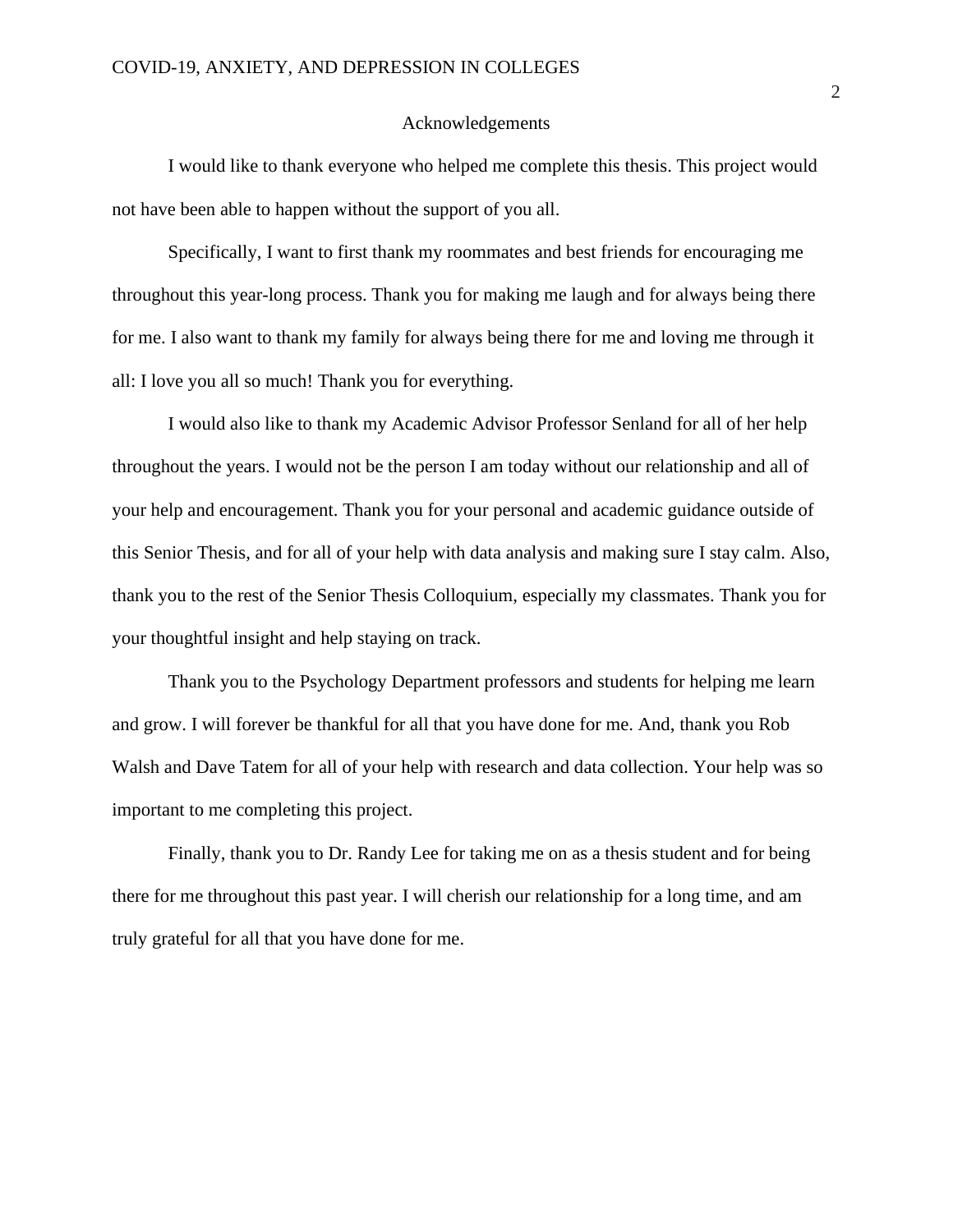#### COVID-19 and Anxiety and Depression Prevalence in College Counseling Centers

#### **Mental Health Disorders Prevalence**

Today more than ever, mental health is important to learn and talk about due to its wide overall impact on all types of people and because of its potential for tragic repercussions. There are infinite ways that mental health concerns may present themselves in different people as well as plenty of different overall types of diagnoses, with anxiety and depression disorders being among the most prevalent. For example, in the United States, 3.1% of the US population has Generalized Anxiety Disorder, but only 43.2% of those nearly 6.8 million people are receiving treatment. As for depression, 6.7% of US adults experienced at least one major depressive episode in 2017 and 21% of US adults will go on to develop Major Depressive Disorder at some point in their lives [\(ADAA.org\)](https://adaa.org/understanding-anxiety/depression/facts-statistics). Living with mental illnesses is more than just a label, as it often comes with rather negative impairments, yet less than 45% of US citizens with any mental health condition have received any form of mental health care services (National College Health Assessment II, 2018; Lancaster and Arango, 2021). Inability to address mental health concerns can lead to outcomes such as physical health deterioration and suicide, which is the second leading cause of death for individuals aged 10-34 in the United States (CDC, 2021).

College students are among the most vulnerable for developing mental health conditions due to them being in a transitional period of their life. A study by Mowbray et al. (2006) finds this uptick in college students and mental illnesses, citing a plethora of different causal factors like the mere fact that more young adults than ever are choosing to pursue education past high school. While the increase in population size certainly adds to an increase in mental illnesses, they note that a similar rise in the overall psychiatric diagnoses of young adults should not be ignored. They note that the availability of mental health services likely accounts for the uptick in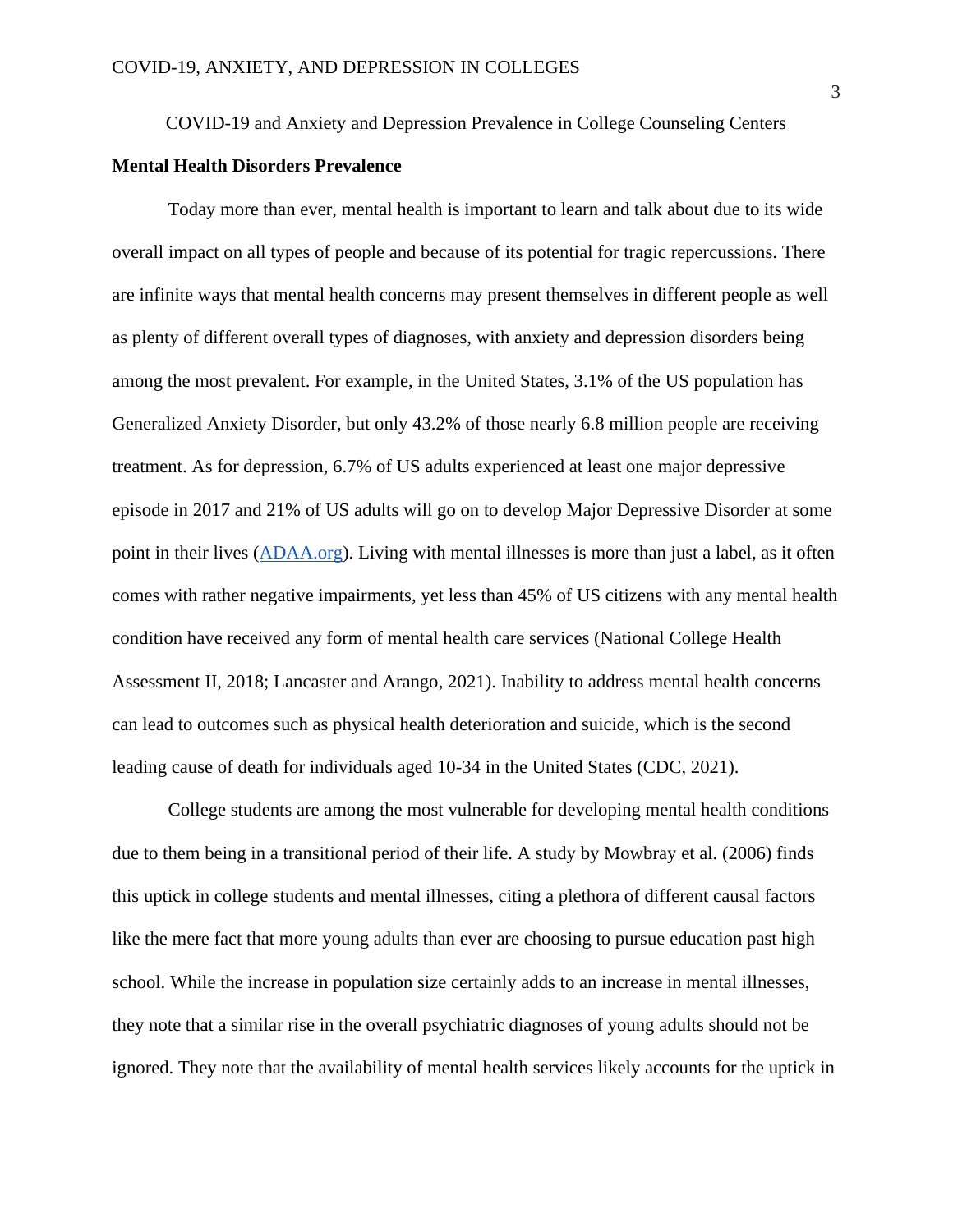mental health disorders among college students, because in years past, those with mental illnesses did not pursue higher education as frequently, but the increase in services throughout the years makes it so that those with mental illnesses can still successfully pursue higher education.

In 2018, 60% of college students in the United States reported feeling stressed or anxious and 87% reported feeling overwhelmed (Madrigal and Blevins, 2021). With this huge number of college students feeling this unwell in the past few years, it should come as no surprise that the added stress of living and attending college during the coronavirus pandemic even more so negatively impacts college students' mental health. In a 2021 study, 65.3% of college students reported feeling negative emotions such as sadness, anxiety, stress, and fear due to COVID-19, and some students reported that their mental health deteriorated as a direct response to the pandemic with increased thoughts of self-harm and challenges coping (Copeland et al., 2021).

However, there are many reasons why many students struggling with their mental health may not seek and/or receive services. Berman, Bevan, & Sparks (2019) find that some reasons students opt out of seeking help from their counseling centers include perceptions of a lack of social support and high levels of social stigma. Their findings show that there is a positive correlation between students feeling that they are able to communicate well with their counseling centers about their mental health and the amount of social support available to students. They also find a weaker negative correlation between social support and mental health stigma. Additionally, Nash et al. (2017) show that some people are more impacted by these types of factors than others. They find that female Hispanic students who are under financial burden and work longer while in school are more likely to feel that they need to but do not receive help from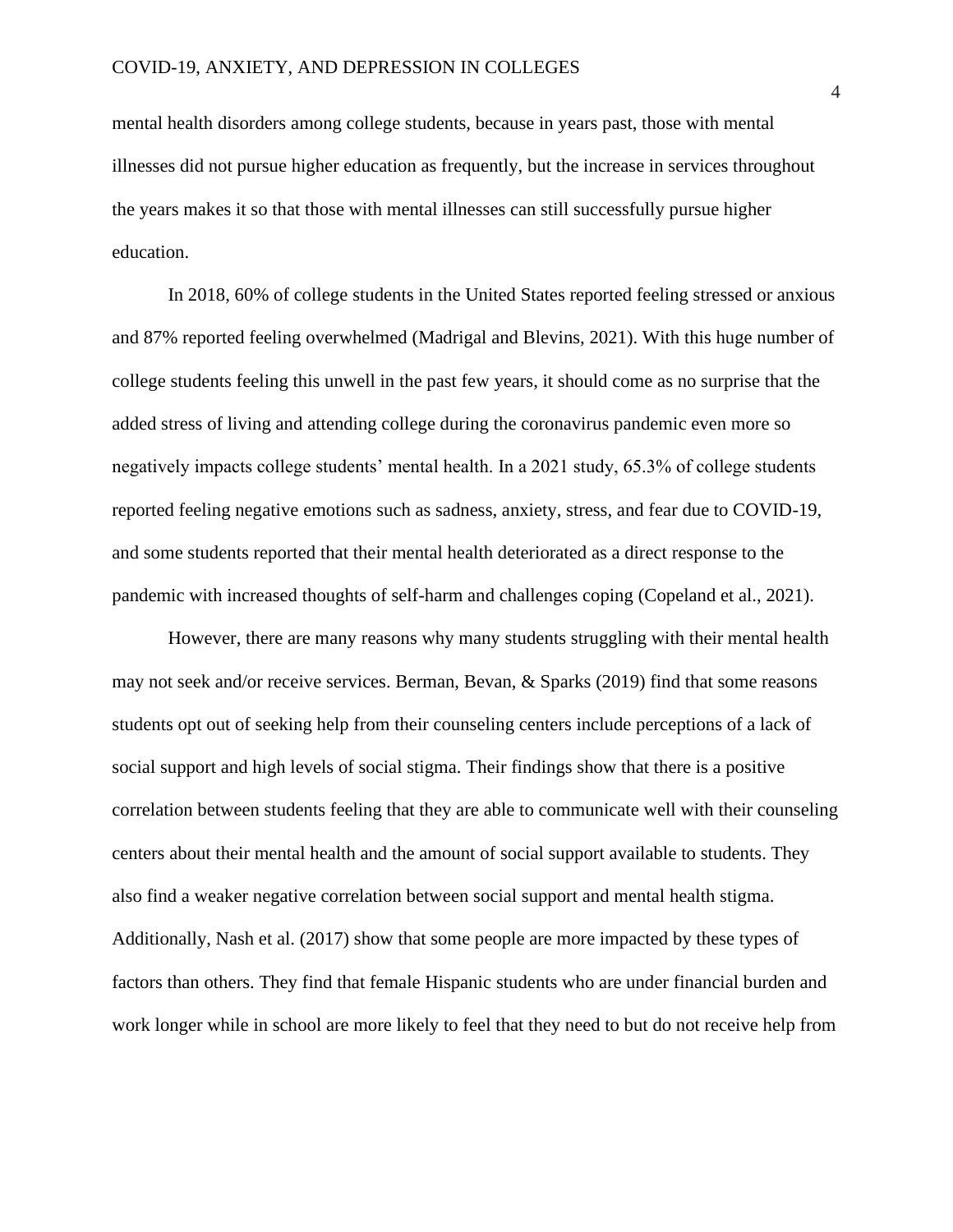counseling centers. These findings suggest that there are significant differences between and within different types of people regarding how likely they are to receive counseling services.

#### **COVID-19 and Mental Health**

Since March 2020, the Coronavirus Disease 2019 has been running rampant throughout the entire world. While this pandemic is known especially for its deadly consequences, having killed over 412 million people globally, it also has other types of effects on all individuals [\(CNN,](https://www.cnn.com/interactive/2020/health/coronavirus-maps-and-cases/)  [2022\)](https://www.cnn.com/interactive/2020/health/coronavirus-maps-and-cases/). Some of the most serious differences in daily life since the start of the pandemic stem from the utter instability and uncertainty that each day may bring, causing feelings of anxiety, depression, and loneliness to manifest in many individuals. These damaging psychological impairments have been felt since the early days of the COVID-19 pandemic and still are present today. For example, a study by Abrams (2020) evaluated undergraduate students at Pennsylvania State University in the spring semester of 2020, right at the start of the pandemic. They find that the pandemic had a serious enough impact on students' mental health that there was an increase in counseling center appointments. Additionally, out of that increase, a total of 47% of those total appointments were made citing COVID-19-related concerns, especially family distress, academic distress, and social anxiety (Abrams, 2020). COVID-19 also has made students uneasy about things such as finances and relationships with their peers, and much of the stress can be traced back to the sudden shift to a virtual world. Most students enrolled in counseling sessions saw their appointments either cease altogether or shift to virtual sessions, which caused anxiety surrounding accessing and maintaining privacy with their technology (Zhai & Du, 2020).

As for the effectiveness of counseling center services like therapy sessions, numerous studies show that they are especially helpful in reducing psychological distress and mitigating stress. However some findings indicate that the ways in which counseling services help patients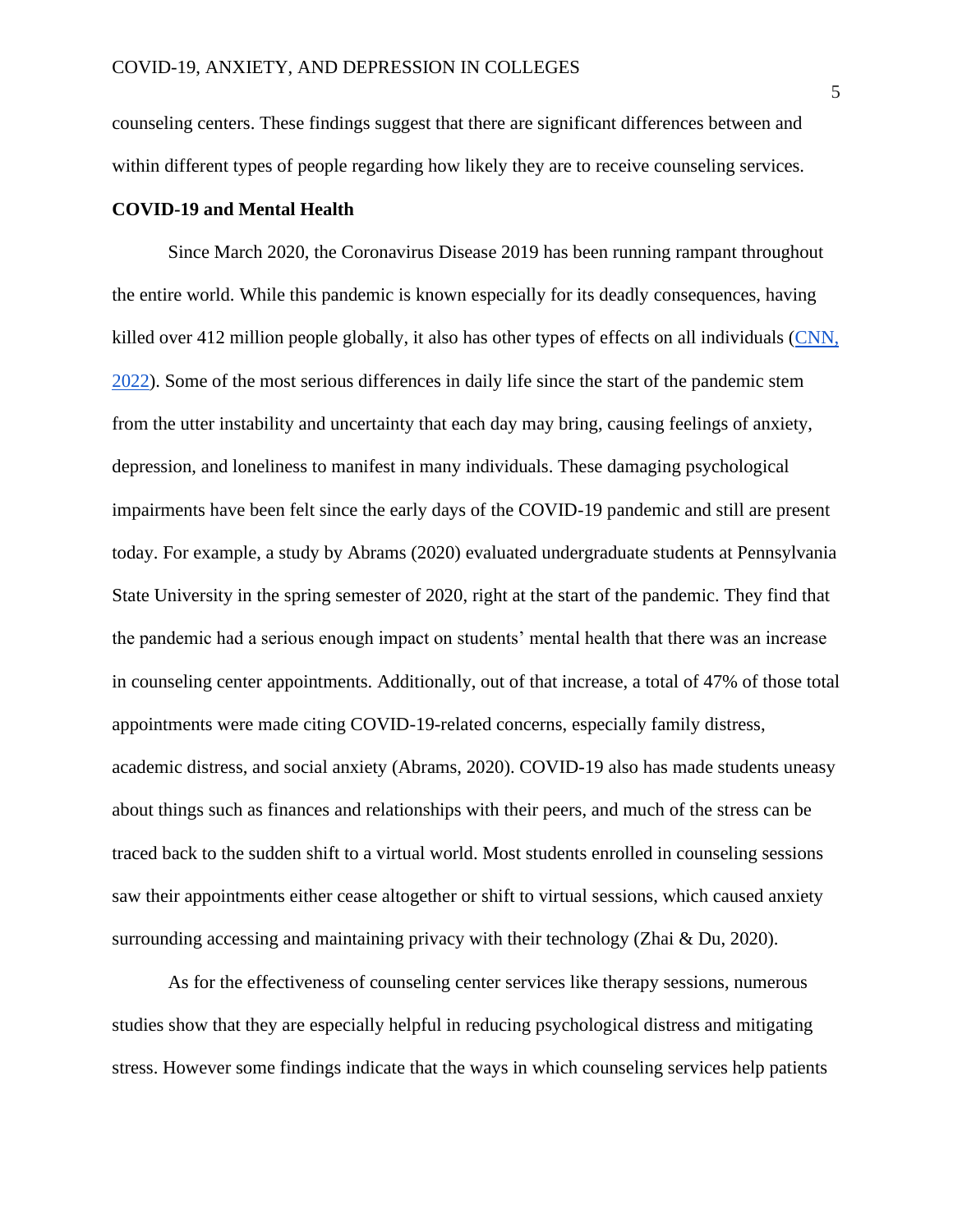may vary. For example, Copeland et al. (2021) finds that students taking part in their school's wellness program were less affected by COVID-19 in terms of attentional problems, internalizing their symptoms, and mood changes.

#### **Anxiety and Depression Disorders**

According to the National Institute of Mental Health (2018), anxiety is the most common mental illness across the world. The most common anxiety disorder is generalized anxiety disorder (GAD), classified as "excessive anxiety or worry, most days for at least 6 months," which can "cause significant problems in areas of their life, such as social interactions, school, and work" [\(NIMH, 2018\).](https://www.nimh.nih.gov/health/topics/anxiety-disorders) Subsets of GAD include panic disorder and phobias, and the most important part of diagnosing GAD is the notion that these symptoms negatively impact one's life almost daily for at least 6 months. Along with anxiety, depression is another of the most prevalent mental illnesses. The [National Institute of Mental Health \(2018\)](https://www.nimh.nih.gov/health/topics/depression) classfies depression as a severe mood disorder that "causes severe symptoms that affect how you feel, think, and handle daily activities, such as sleeping, eating, or working" for at least two weeks.

However, it is important to keep in mind that the manifestations of all mental illnesses may vary greatly between each person. For example, one person with diagnosed depression might find themself sleeping a greater amount than another person with diagnosed depression. Therefore, it is important to understand the complexities of mental illnesses in order to more fully grasp the ways that their effects can be lessened and perhaps even made extinct.

#### **Addressing Mental Health Through the Years**

Knowing how important it is to take care of one's mental health, it is necessary for there to be readily available and easily accessible opportunities to speak with licensed professionals about concerns. A popular way to air one's mental health concerns is through counseling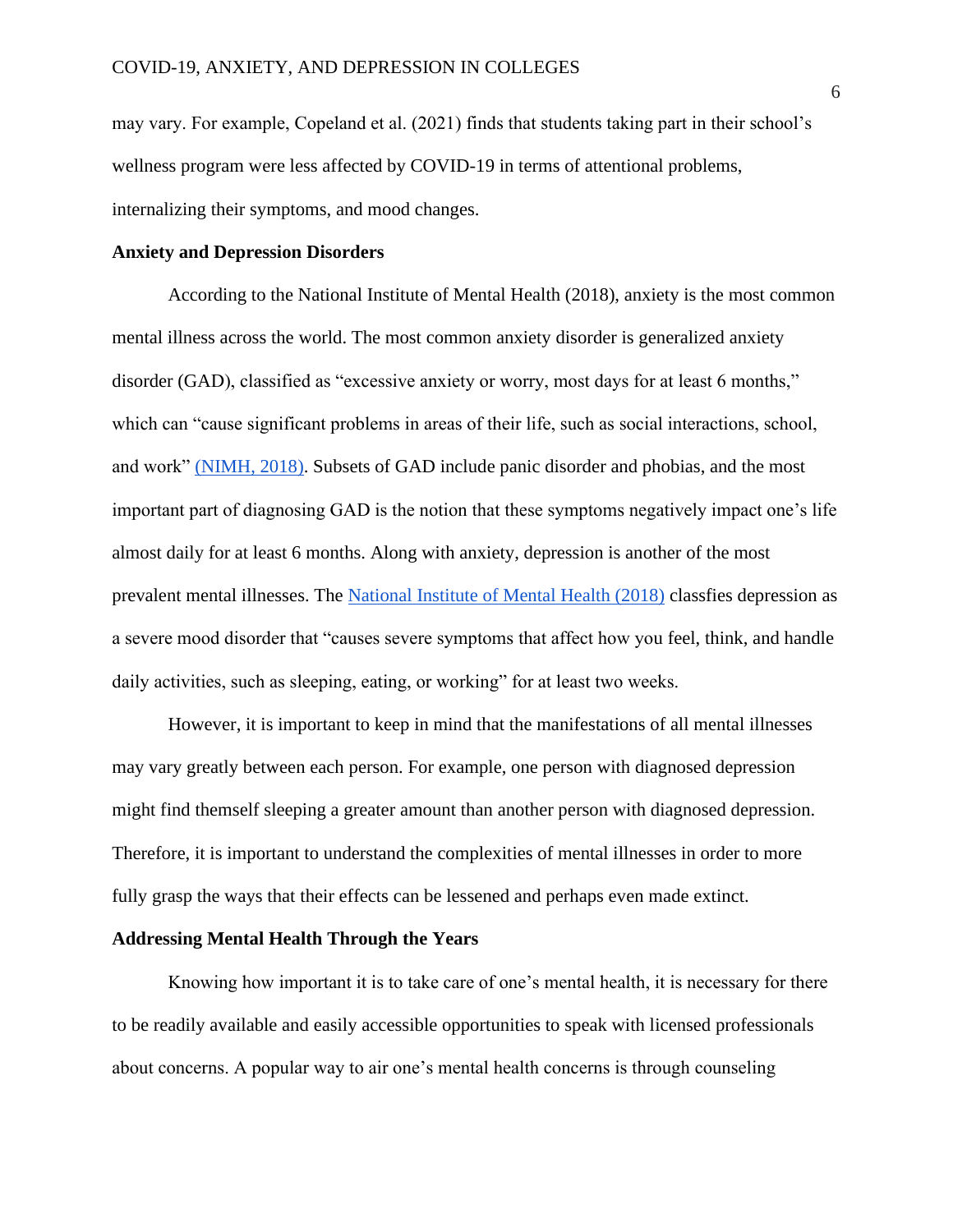services such as therapy; in 2020 46.2% of adults in the United States received mental health services [\(NIMH, 2022\)](https://www.nimh.nih.gov/health/statistics/mental-illness). On top of this, because college students are at an increased risk of developing or increasing the severity of preexisting mental illnesses, it has become common practice for colleges and universities to have their own variations of counseling services for students to utilize. One of the ways that college counseling centers can be held accountable and kept in check is through groups such as the American College Counseling Association (ACCA), which "is made up of diverse mental health professionals from the fields of counseling, psychology, and social work" with the "common theme [of] working within higher education settings" [\(ACCA, 2022\)](http://www.collegecounseling.org/). Groups such as the ACCA help create a standardized way for college counseling centers to operate and are largely responsible for the yearly National Survey of College Counselors, which has been conducted since 1981 and provides data on all college counseling centers across the US and Canada (Gallagher & Taylor, 2014). The main goal of the National Survey of College Counseling Centers is to stay up to date on trends in counseling centers to give recommendations to counseling center directors to run their counseling centers the best that they can (Gallagher & Taylor, 2014, p. 3).

College counseling centers have not always been commonplace, however, with nearly all of them surfacing in the mid-to-late-1900s. McCarthy (2014) attributes the rise in college counseling centers to World War II and the introduction of the 1944 GI Bill. The GI Bill's main goal was to provide educational opportunities to veterans when they returned from war. So, when many of these veterans faced psychological challenges inhibiting their education, there became a need "to integrate educational-vocational counseling with personal adjustment counseling based on techniques from psychotherapy" (McCarthy, 2014, p. 2). In the mid-1930s, 16% of US colleges had some form of counseling centers, expanding to 99% of US colleges in 1966.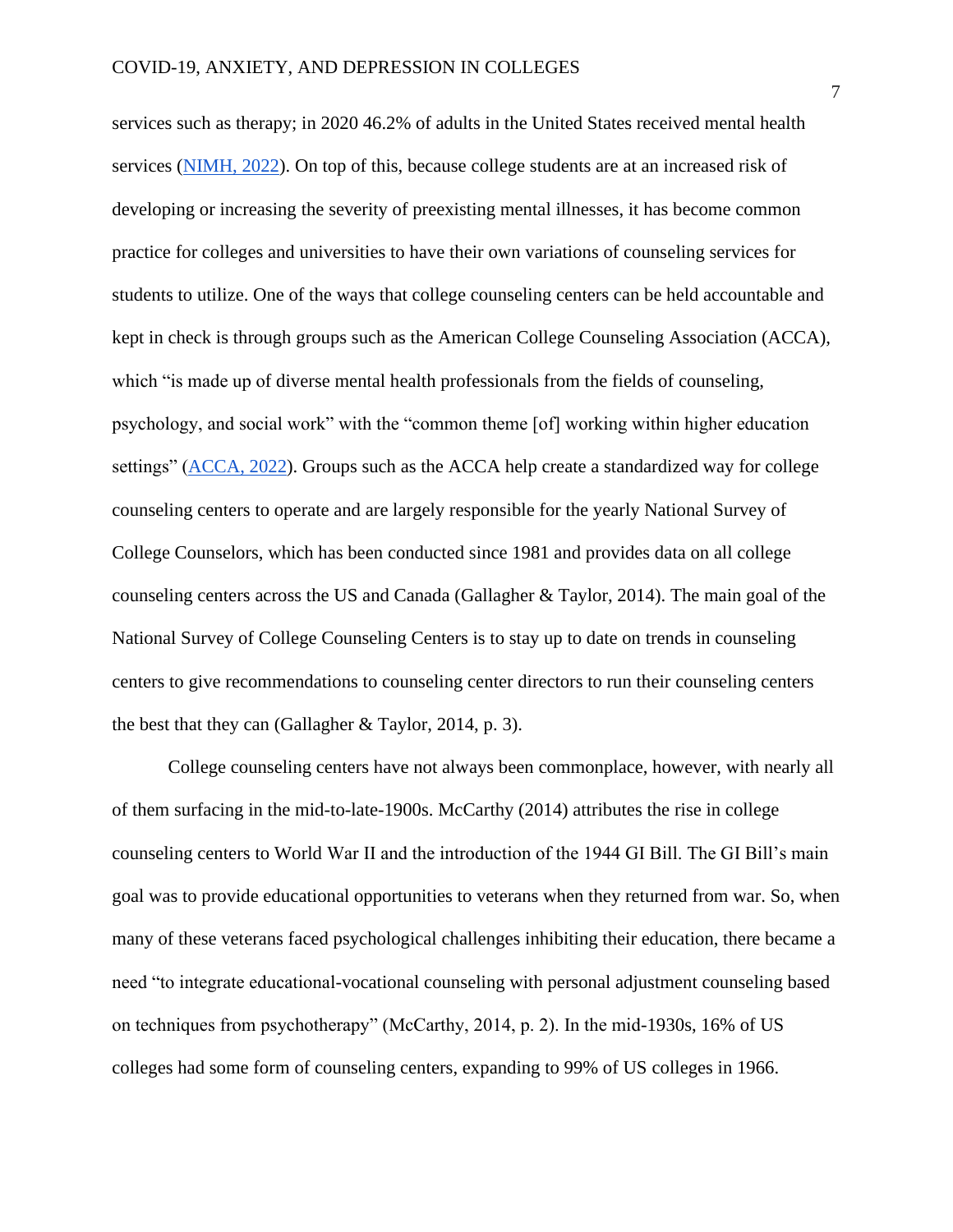Wilcove and Sharp (1971) highlights the differences of perceptions that different members of the college community have about the effectiveness of counseling centers. They find that counselors tend to view their role in students' mental health differently than students and their parents do. This signifies a discrepancy between counselors' understandings of how to best suit their clients and their needs. Their findings are important because they show a general trend of disparities between opinions that may hinder a counseling center's effectiveness, and more seriously, a college's students' mental health.

With this, Golightly et al. (2017) showcase different ways that counseling centers have and can continue to adjust to clients' psychological needs. They assert that there should be more standardized and organized ways for patient outreach throughout colleges in the United States. They emphasize the importance in having counselors trained in and receptive to differences in clients' economic statuses and cultures as well as the importance in counseling centers hosting large-scale events, mostly because they help reduce campus-wide stigma. While there are some research-supported ways that college counseling centers can best prepare to help their clients, Golightly et al. (2017) stress that the best way for counseling centers to help students is to be flexible. This emphasizes that there is never going to be just one correct way to run a successful counseling center, rather the standards for them are ever changing. Therefore, those in charge of counseling centers must be receptive to any changes that may become necessary.

#### **COVID-19 and Counseling Centers**

Research on the history of college counseling centers in the US provides an opportunity to see just how much they had to adjust due to the abrupt and urgent nature of the COVID-19 pandemic. Prior to the pandemic, 90% of counseling centers reported a sudden uptick in the number of students requesting appointments which many could not readily accommodate for,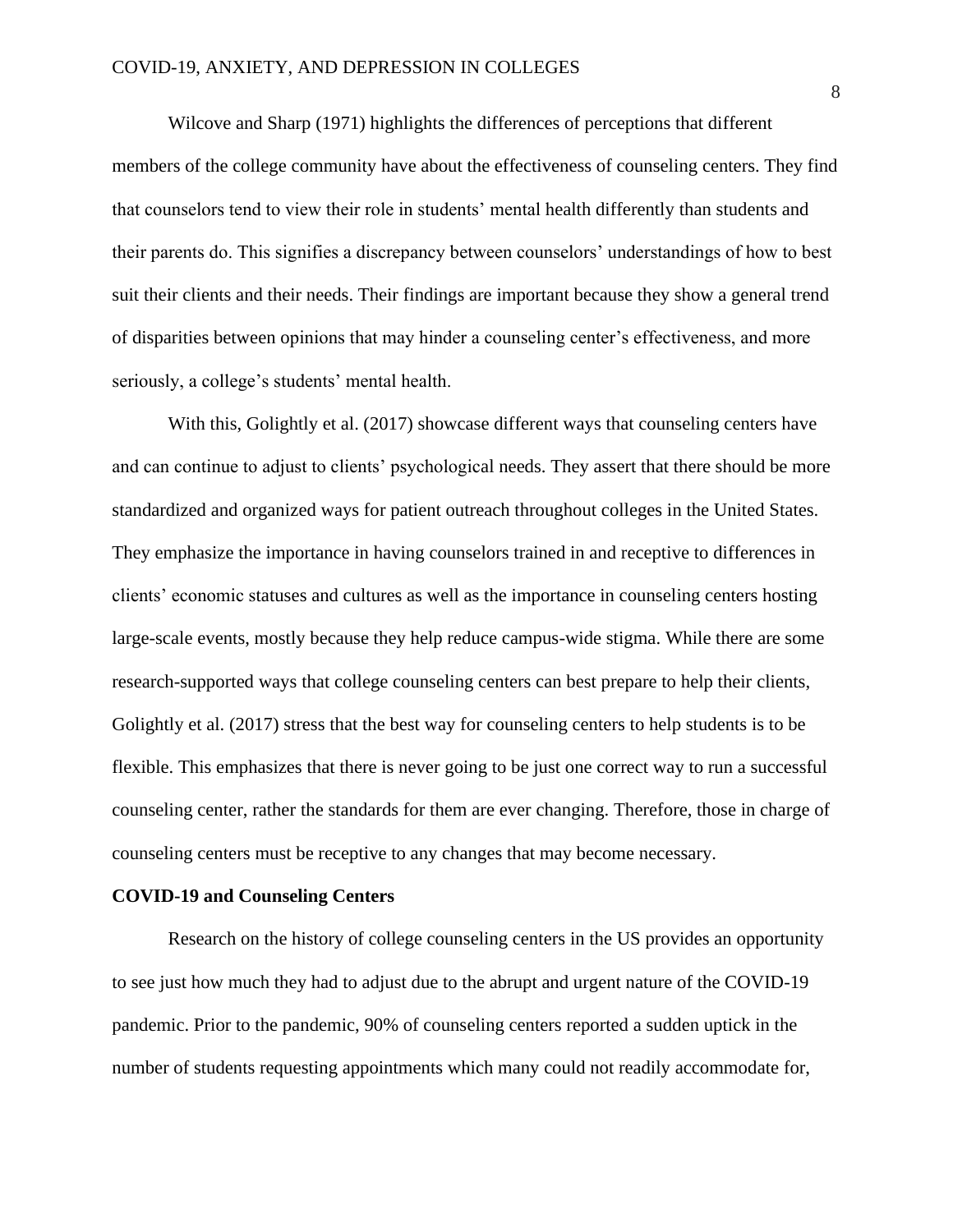causing most students to be put on waitlists between two and three weeks (Abrams, 2020). To address this, 44% of counseling centers hired more staff, but the pandemic exacerbated the overall staffing issue and many counseling centers are now more understaffed and more unable to meet their students' mental health needs than ever before (Abrams, 2020). Finally, the pandemic forced almost all counseling sessions to be either permanently or temporarily terminated or shifted to online services. In these virtual appointments, students are required to have access to the internet, a device to call on, and a private, quiet space. These necessities to have an effective virtual appointment are often hard to coordinate all the time, thus adding another stress to students at a time when their mental health needs the most help.

Knowing the prevalence of mental health concerns among college students and the effect of the COVID-19 pandemic on it, this thesis examined the following questions:

- 1) Is there a change in the type of concerns being brought to counseling centers since the start of the COVID-19 pandemic?
- 2) How did COVID-19 affect perceptions of the need for and the effectiveness of counseling centers?
- 3) How did COVID-19 affect utilization of counseling centers?

#### **Gaps in the Literature**

While current research shows that there is an effect of the COVID-19 pandemic on all people's mental health, there is still a lot to learn. Since we are still actively living during the pandemic, there is no way to know for sure when or how mental health issues will cease to stem from these difficult times. Additionally, there is minimal research on the ways that students view the effectiveness of counseling center appointments, especially considering the addition of virtual sessions. This study looked more closely at different factors that cause students to feel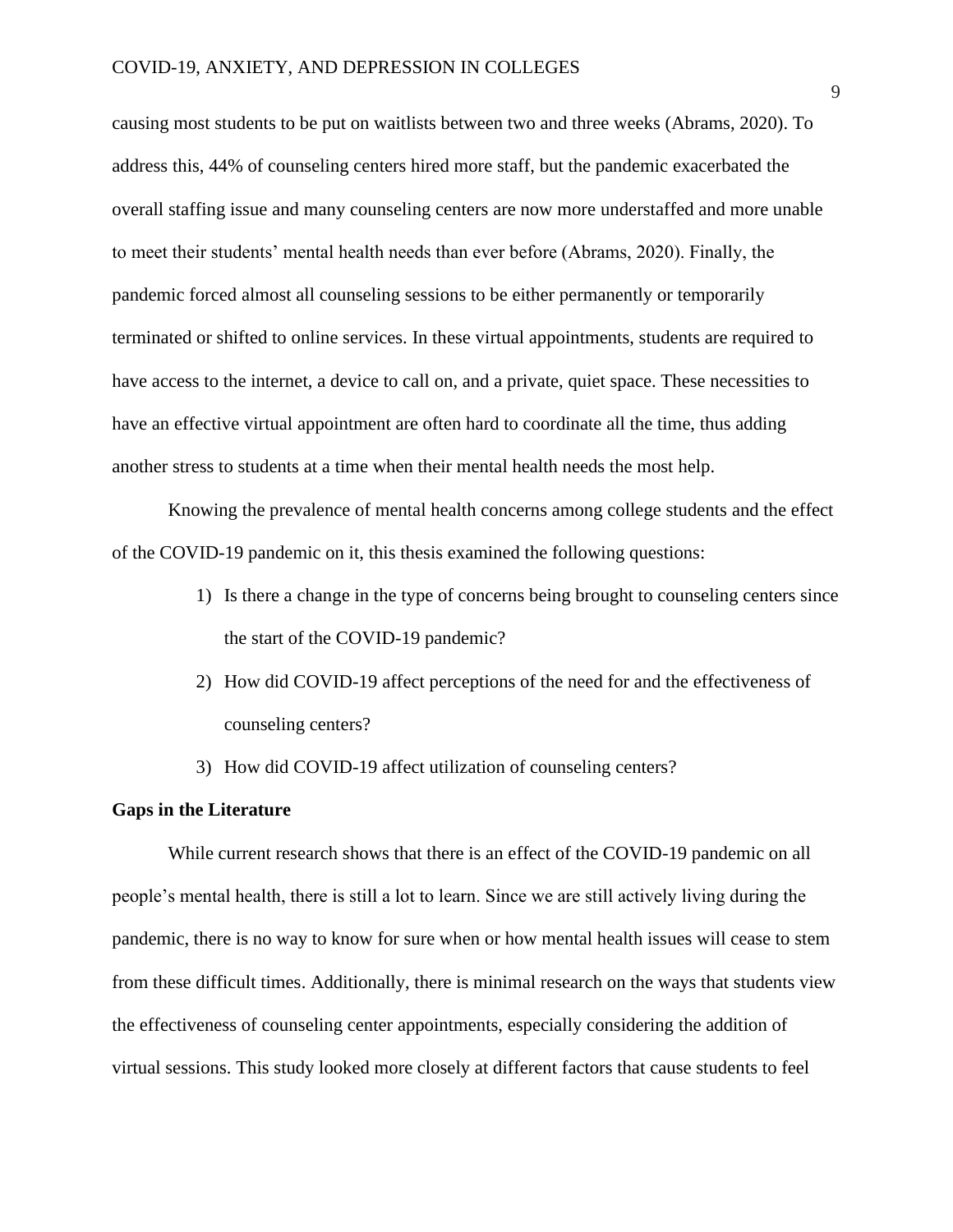that their counseling sessions are going well, such as short wait times for appointments and the actual duration of sessions. The current study looked closely at students' self-reported mental health to connect what is already known about the pandemic's effect to the current lives of Trinity College students as well as looking at the effect that virtual sessions have on students' and counselors' perceptions of session-effectiveness. By doing this, this study can help provide a better understanding of the impact that COVID-19 has on students' mental health and the effectiveness of counseling centers.

#### **Hypotheses**

This study has three main hypotheses:

- 1) Since the COVID-19 pandemic began, students have felt an increase in anxiety and depression-related concerns which affects their relationship with college counseling centers.
- 2) Students have increased perceptions of the need to receive counseling center services and increased perceptions of the effectiveness of the services compared to pre-pandemic.
- 3) There has been an increase in the total number of and duration of appointments at counseling centers since March 2020.

#### **Methods**

#### **Participants**

This study consisted of two groups of participants: students and staff. Student participants included 126 undergraduates at Trinity College. Participants were recruited by an email that was sent out to all students enrolled in Trinity College via the Global Distribution List with a digital flier and a QR code for the survey attached (flier below). Additionally, students in PSYC 273 (Professor Holt's Abnormal Psychology) and PSYC 207 (Dr. Ferreira's Developmental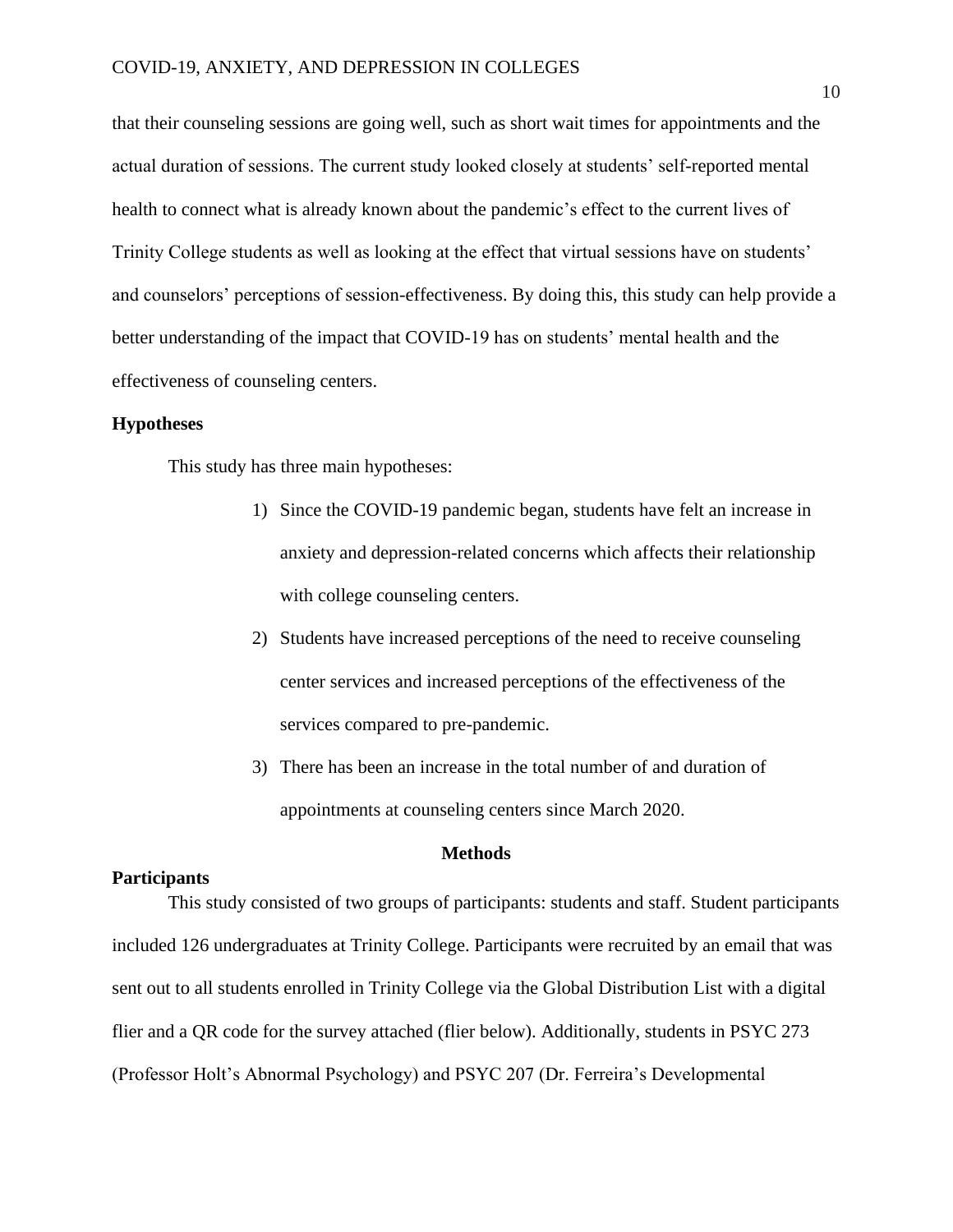Disabilities and Mental Health) were recruited by going into their class and handing out paper fliers. One participants' data was deleted from the study due to a lack of consent. Class years of the participants ranged from 2022 to 2025 (*M=* 2023.5).



Additionally, college counseling center staff from across the NESCAC and Connecticut were recruited and asked to participate in a Zoom interview. Staff members were sent an email asking for their participation in this project. There were two participants in this category, one was from Connecticut College (New London, CT) and one was from Trinity College (Hartford, CT).

### **Materials**

*Informed consent.* Informed consent forms were used and given to all participants and contained information about the procedures, purpose of the study, opportunity to receive class credit or monetary compensation, and ensured that all participants acknowledged the following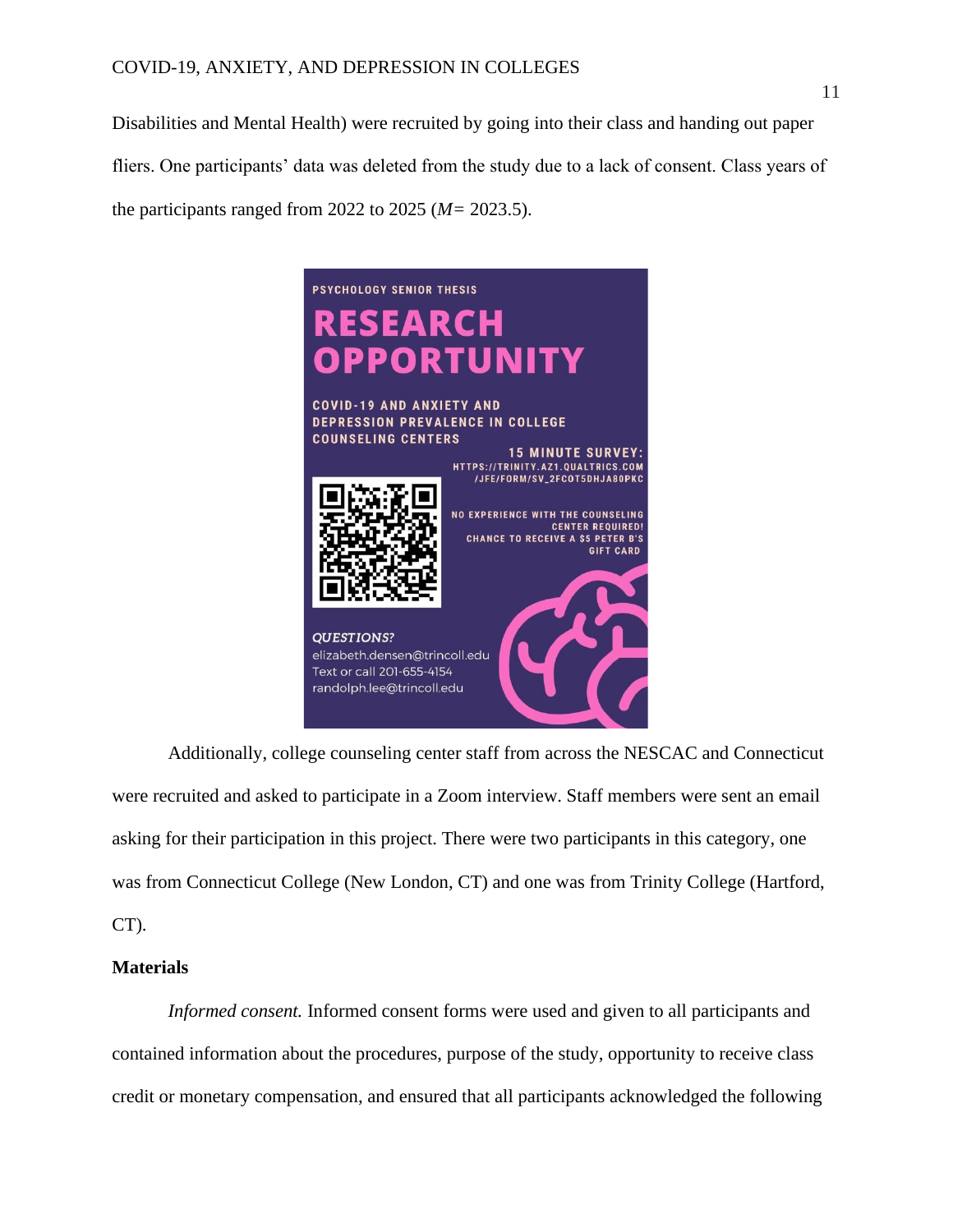three facts: "Your participation in the study is voluntary. You are at least 18 years of age. You are aware that you may choose to terminate your participation at any time for any reason." If students agreed to those terms and chose to continue, they were presented with the surveys.

*Questionnaires.* Student participants were first asked to complete an abbreviated State-Trait Anxiety Inventory for Adults (STAI form Y-1) developed by Charles Spielberger (1968, 1977). This version presented students with 15 questions regarding their current mental state (i.e., "I feel calm") and asked them to rate how truthful this was to them on a scale of one (not at all) to four (very much so) (see Appendix A for questions used). The STAI was used with the purpose of measuring students' perceptions of their current mental health state. Spielberger's STAI is widely used in psychological research and has been proven both interculturally and intraculturally reliable and valid from a series of Cronbach's alpha test (examples: Quek, Low, Razack, Loh, & Chua, 2004; Perpiñá-Galvañ, Cabañero-Martínez, & Richart-Martínez, 2013).

Students were also presented with a self-designed questionnaire to ask participants their class year and to measure their perceptions of Trinity College's counseling center (see Appendix B for complete list of questionnaire items). Sample questions asked include, "Have you ever been to Trinity's Counseling and Wellness Center?" and "Has your counseling center attendance changed since the start of the pandemic?".

#### **Design and Procedure**

This study was a correlational study and did not manipulate any variables as it looked at and analyzed the relationship between 1) the COVID-19 pandemic and students' overall mental health and perceptions of Trinity's counseling center and 2) the COVID-19 pandemic and different college counseling center staff members' perceptions of how the pandemic has influenced their work.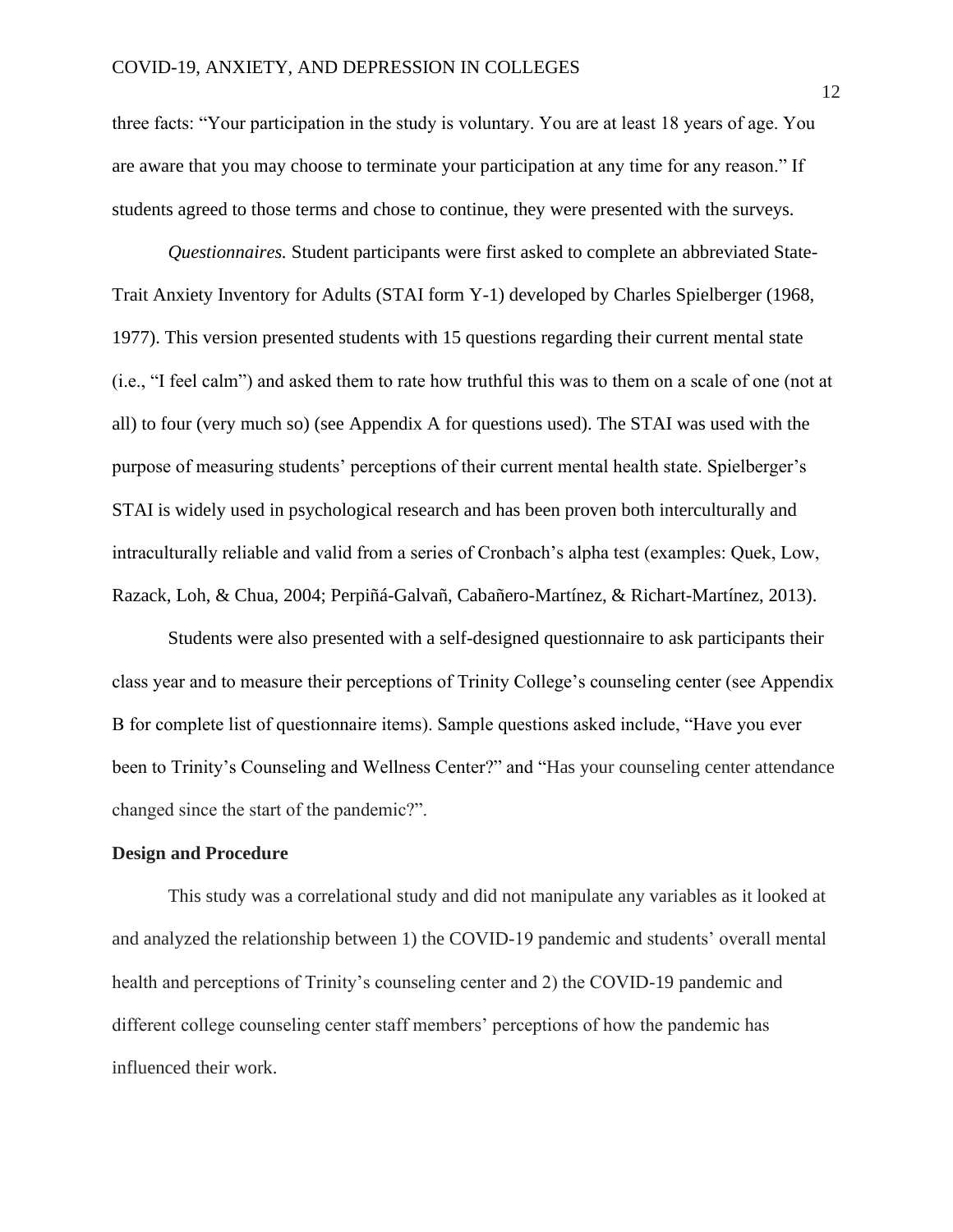*Student participation.* Participants received an email with directions to access the survey as well as what the surveys would entail. Participants were told that the purpose of the study was to understand the effect that the COVID-19 pandemic has had on college students' mental health, particularly their anxiety and depression, and the ways that counseling centers have played a role. There was no deception used as students were told exactly what the surveys would be and how they would be analyzed. Importantly, students were told that their data would be totally confidential and no identifying information would be retained; only aggregate data would be analyzed. Participants were told that the survey would take around 15 minutes to complete. After they completed the survey, participants were given a written debrief thanking them for their participation and were given the opportunity to provide their email address at the end. If they chose to provide their email address, they were informed that they would only be used for the purpose of winning a \$5 Peter B's gift card or for course credit. Some students ceased participation after completing the STAI and therefore did not complete the counseling center survey, so their responses were deleted and not analyzed.

*Counseling center staff participation.* Participants received an email asking for them to send available days and times they could meet for a 10-15 minute Zoom interview. Participants were told that the purpose of the study was to understand more clearly the role of the COVID-19 pandemic on counseling centers and students' overall mental health and that their participation would be used to gain insight into how college counseling centers run and how the pandemic has affected them. They were told that the data and results would be shared with them after they were analyzed.

Overall, two staff members participated. In the unstructured interviews, participants were asked about the very basis of how their counseling centers changed when the pandemic first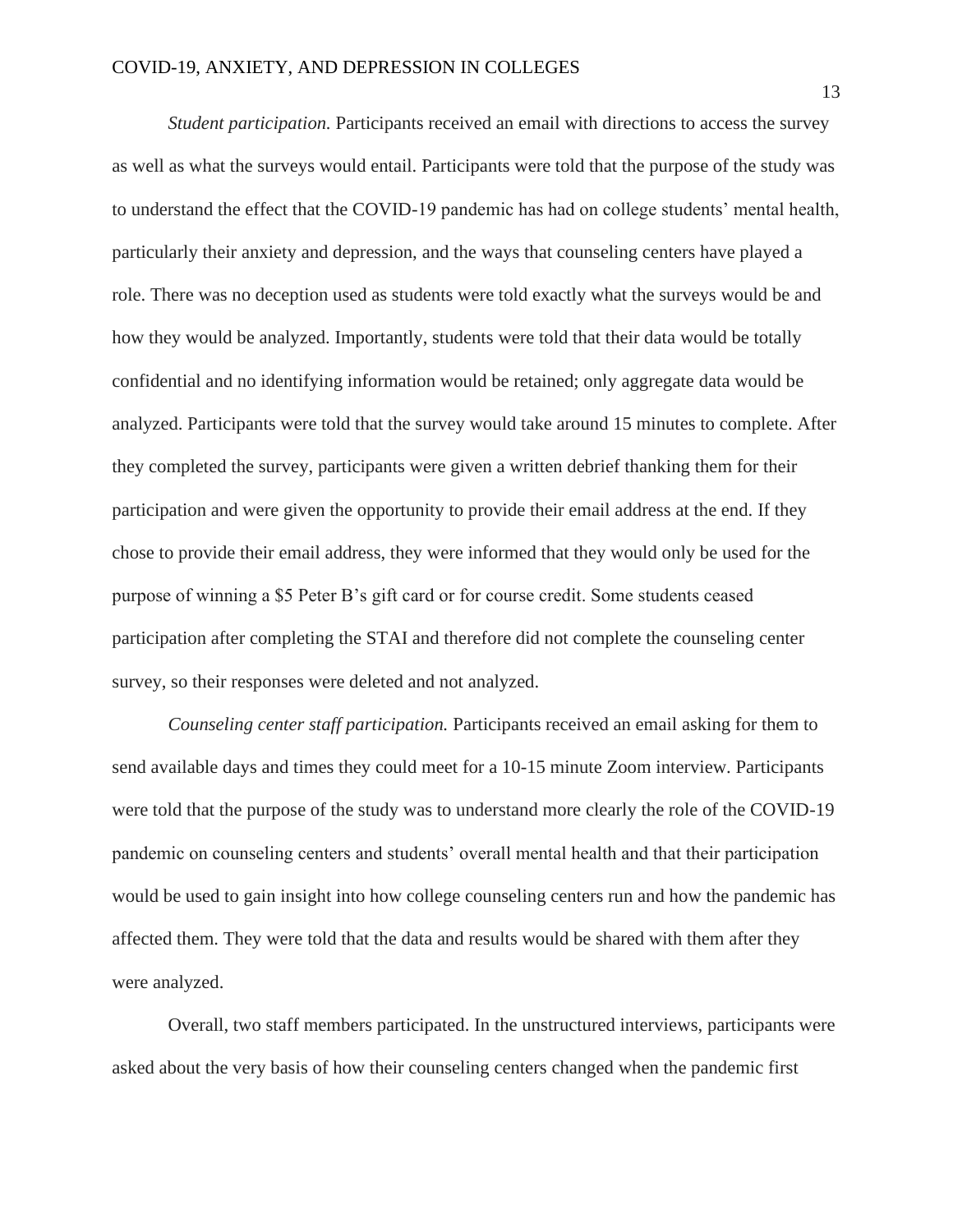began in March 2020 and how they have operated ever since. Participants were asked for how they personally were affected by different effects of the pandemic, such as the sudden shift to virtual services, and how they felt students were affected by it. Once the interview was complete, participants were thanked for their time and were again told that the results would be shared soon. One participant participated in the interview by answering questions over email. This participant was asked to respond to the following question:

- 1. Can you tell me about the changes that the COVID-19 pandemic forced counseling centers to make (i.e., virtual services, reductions in sessiontimes, etc.)?
- 2. How have you noticed your role in the counseling center has changed since the COVID-19 pandemic?
	- a. Can you tell me in as much detail as possible about any changes?
- 3. In what ways do you think students are feeling the effect of the COVID-19 pandemic on the counseling center?
	- a. Have any students told you explicitly about their perceptions of the counseling center?
- 4. Can you tell me about any staffing issues that your center faced/is still facing?
- 5. Is there any other information you can share with me about Trinity's Counseling Center in the context of the pandemic? About Trinity students' mental health?

Once the interviews were complete, participants' responses were used as qualitative data to gain

an inside perspective of perceptions of different college counseling centers.

#### **Results**

#### *Trinity College Student Responses*

An independent-means *t* test was conducted to compare the mean STAI ratings of those

who have attended Trinity College's Counseling and Wellness Center and those who have not.

Those who have attended the counseling center had significantly higher mean STAI ratings ( $M =$ 

41.75, *SD* = 7.61) than those who have not attended ( $M = 38.91$ , *SD* = 7.29),  $t(120) = 2.10$ , *p* 

= .038, 95% CI [.17, 5.52]. Scores on the STAI were reflective only of the Trinity College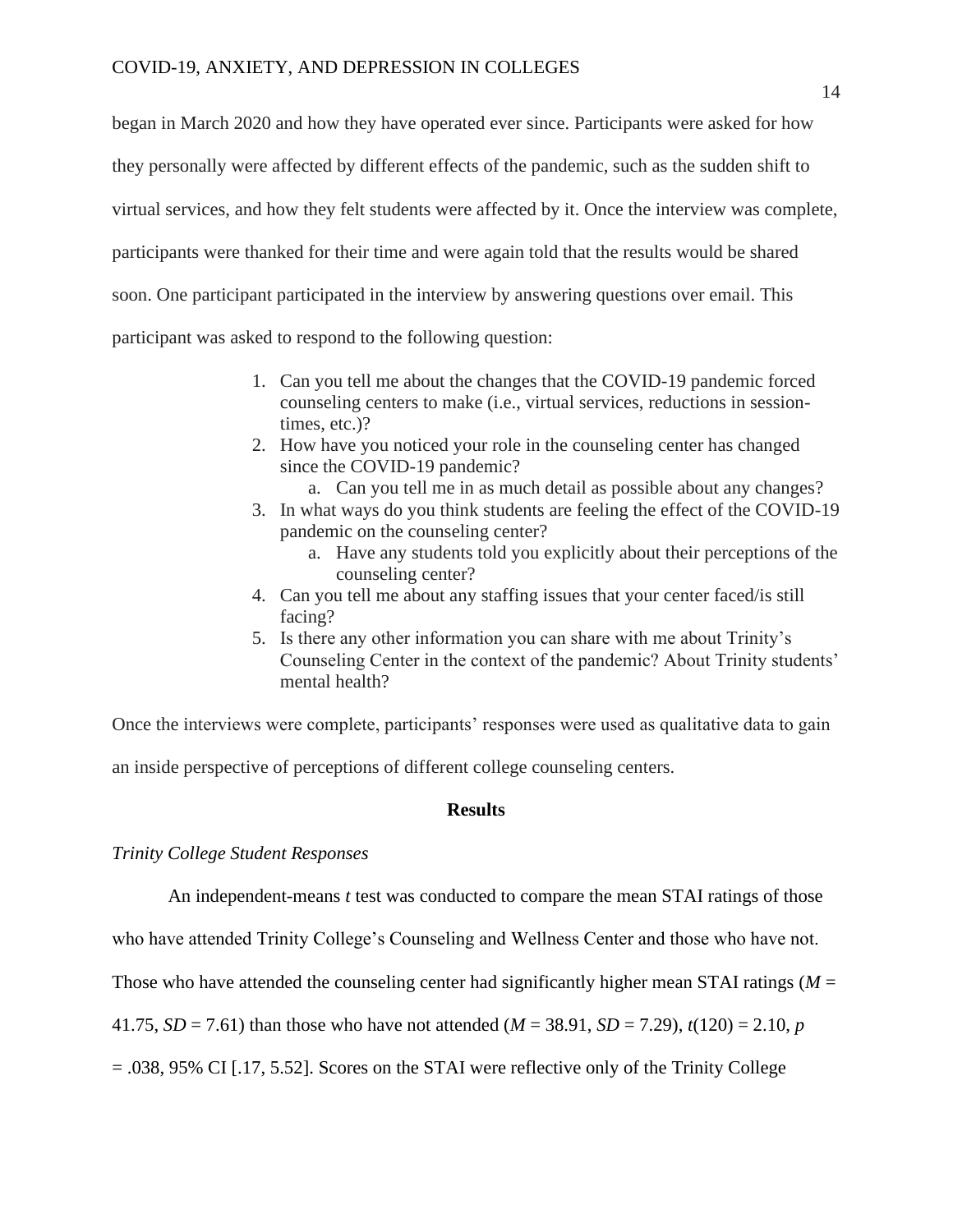population as only fifteen out of the forty measures were used in this study and therefore do not

directly compare to other literature's work with it.





Out of the 126 participants, three answered "unsure" to the question: "Have you ever been to Trinity's Counseling and Wellness Center," 56 answered "Yes," and 66 answered "No."

Of the 56 who answered "Yes," 31 cited a long waitlist for appointments, four cited uncertainty on how to schedule an appointment, eight cited stigma, 15 cited an inability to find a counselor they got along with, 22 cited not enough time in their schedule, and 15 cited that they believed their problems were not bad enough as factors that contributed to their counseling center attendance over the past 12 months.

Out of the 66 participants who responded that they have not been to Trinity's Counseling Center, 23 cited a long waitlist for appointments, 21 cited uncertainty on how to schedule an appointment, six cited stigma, four cited an inability to find a counselor they got along with, 19 cited not enough time in their schedule, and 30 cited that they believed their problems were not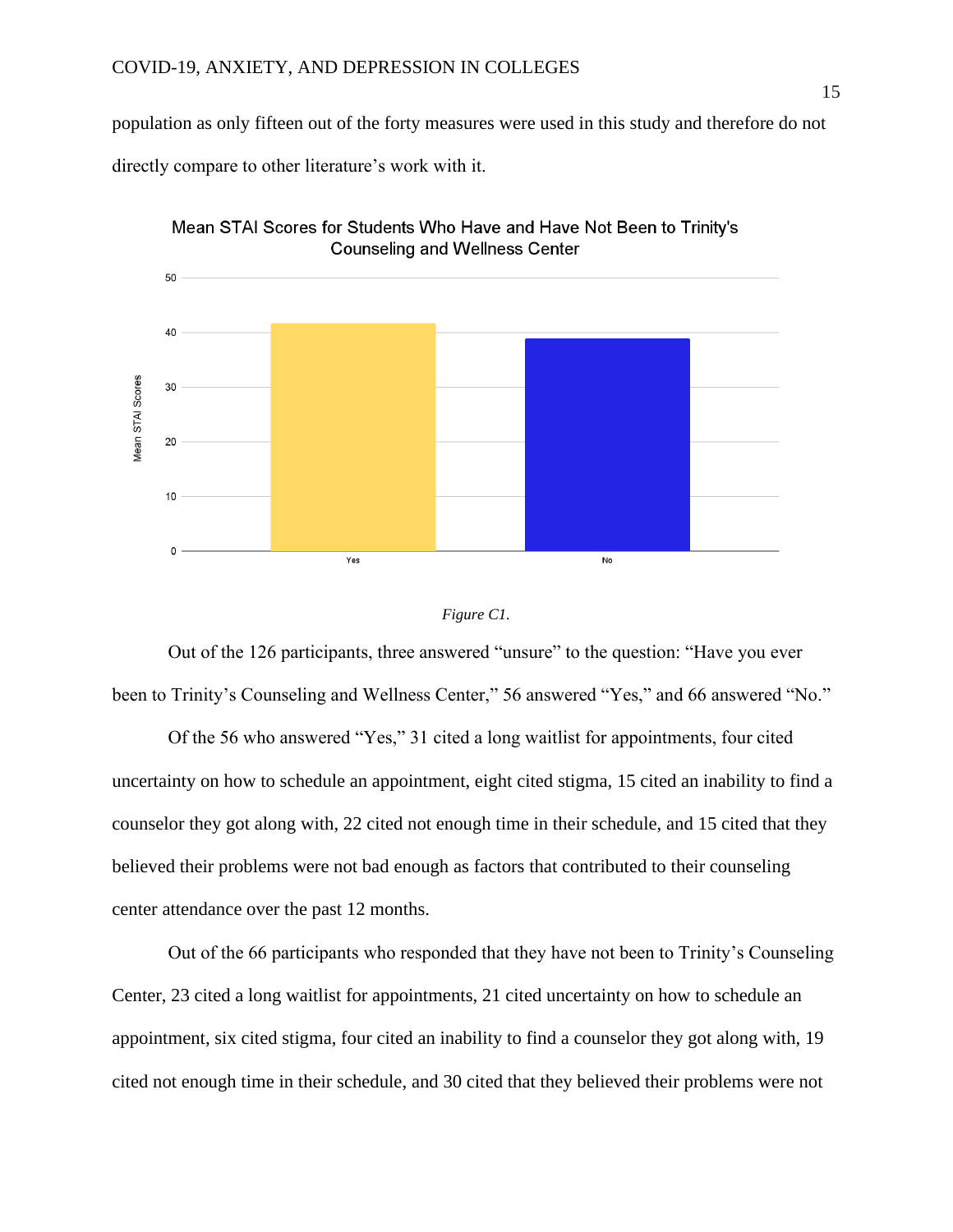bad enough as factors that contributed to their counseling center attendance over the past 12

months.

# **Factors Affecting Counseling Center Attendance: BETWEEN GROUPS**



*Figure C2.*



# **Factors Affecting Counseling Center Attendance: OVERALL**

Figure C3.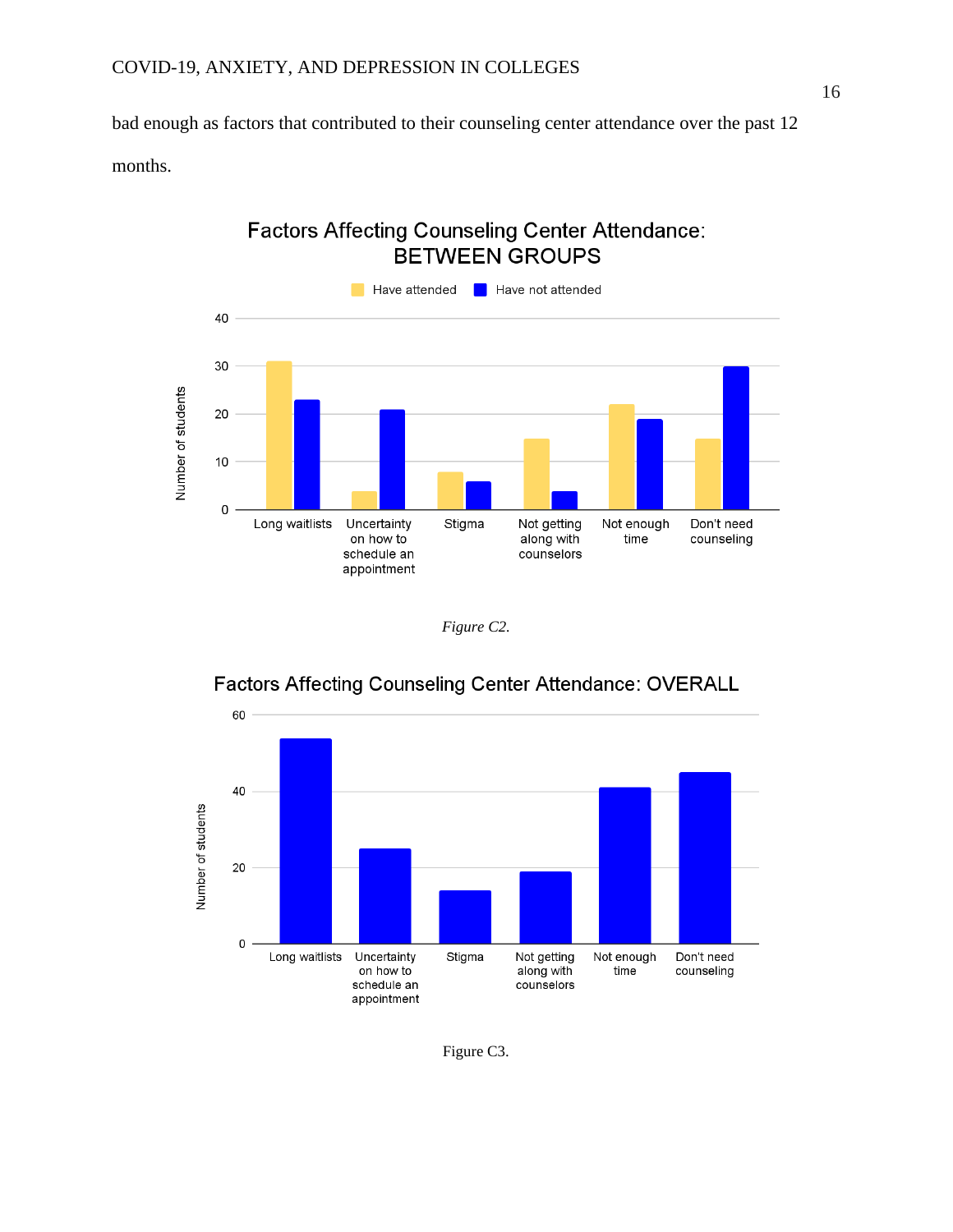#### *Counseling Center Staff Responses*

To analyze the data, responses were grouped together based on the five questions asked (see **Methods**).

1. Can you tell me about the changes that the COVID-19 pandemic forced counseling centers to make (i.e., virtual services, reductions in session-times, etc.)?

> *Virtual services.* Both participants noted a drastic shift to virtual services in March 2020. In both schools students were sent home for a week-long spring break, giving counseling center staff time to quickly get trained on remote TeleHealth. Staff members had to learn about the laws and documentation regarding virtual services as well as how students were expected to react to this shift and how staff should present and look on camera. Laws regarding TeleHealth are relatively new and affect all types of medical and psychological professionals. As most students went back to their home states, most of their counselors were not legally able to offer them services anymore because they were not licensed to practice counseling in their students' states.

In March 2020, the Connecticut College Counseling Center director explained how counselors had to quickly get licensed in other states if they thought that their clients needed them to. Obtaining licensure in other states was sometimes an expensive and time-consuming process, making it so that most counselors did not opt to do this. Instead, many students were left without counseling services from their schools while their counseling centers worked out a new plan. Due to the abrupt nature of the pandemic, laws for licensure requirement across the United States loosened. Many states adopted a reciprocity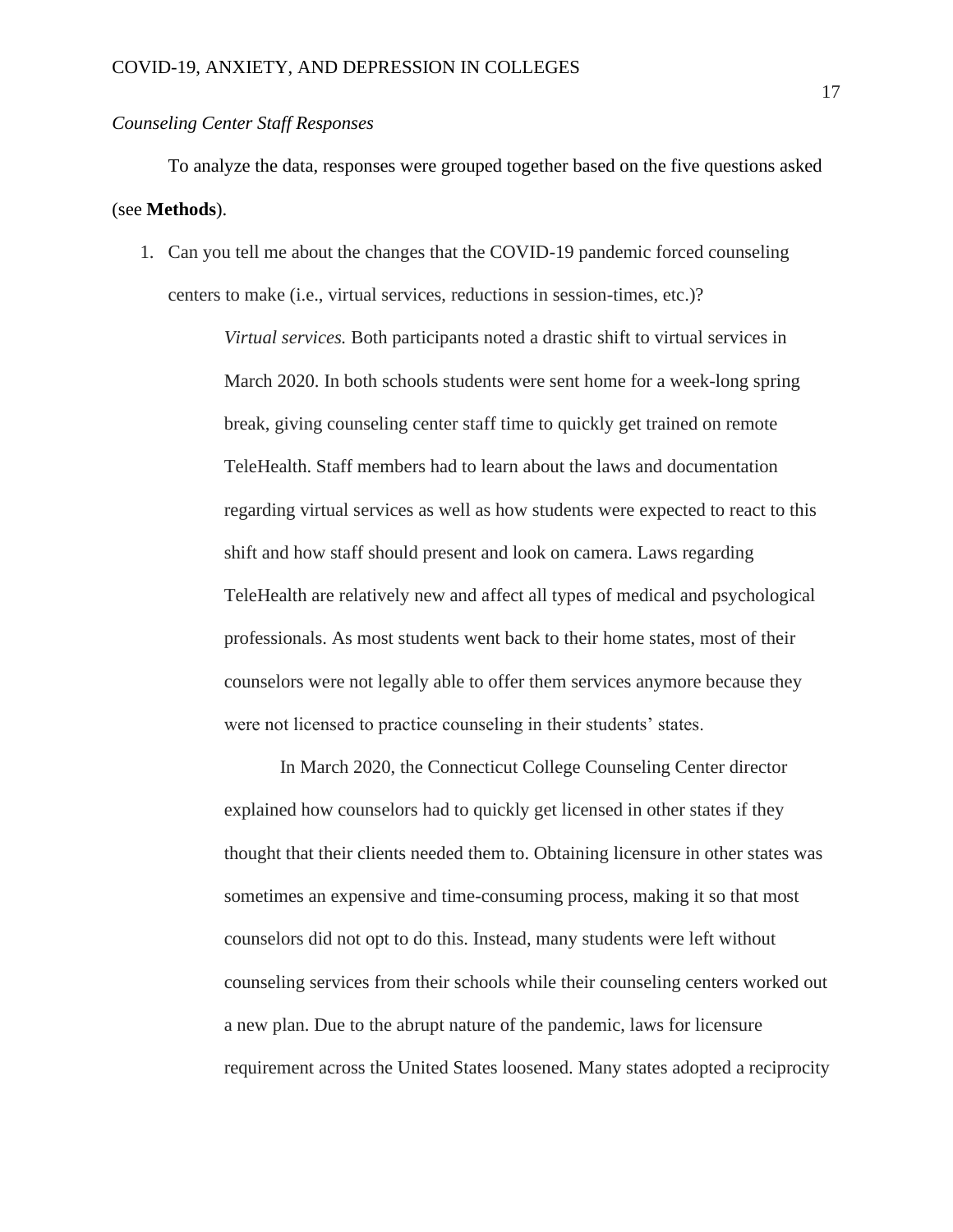policy where licenses from some states were transferable to others so that, for example, a counselor licensed in Connecticut could legally treat clients in New Jersey.

Both staff members acknowledged that while virtual services were not ideal, at the end of the day it was better than not having any sessions at all. *Reductions in session-times.* To meet the needs of their students, the Connecticut College Counseling Center typically meets with patients every other week for 45 minute sessions, but the pandemic shifted this to 30 minute visits to accommodate more patients' needs. Trinity College's counseling center did not reduce session time nor did they make any other changes to their schedules.

*Other findings.* Trinity found that students were less likely to miss a counseling center appointment with virtual services and were more able to be flexible about scheduling and rescheduling appointments, maybe due to the relative convenience of virtual sessions rather than going to in-person services.

2. How have you noticed your role in the counseling center has changed since the COVID-19 pandemic? Can you tell me in as much detail as possible about any changes?

> *Trinity College*. The participant from Trinity College stated that he did not believe his role has changed since the pandemic began, citing around the same number of students coming into the counseling center seeking help in coping with stress before the pandemic compared to during the pandemic and currently. Most of the students who were attending the counseling center before the pandemic are continuing to do so, with new students seeking services, too.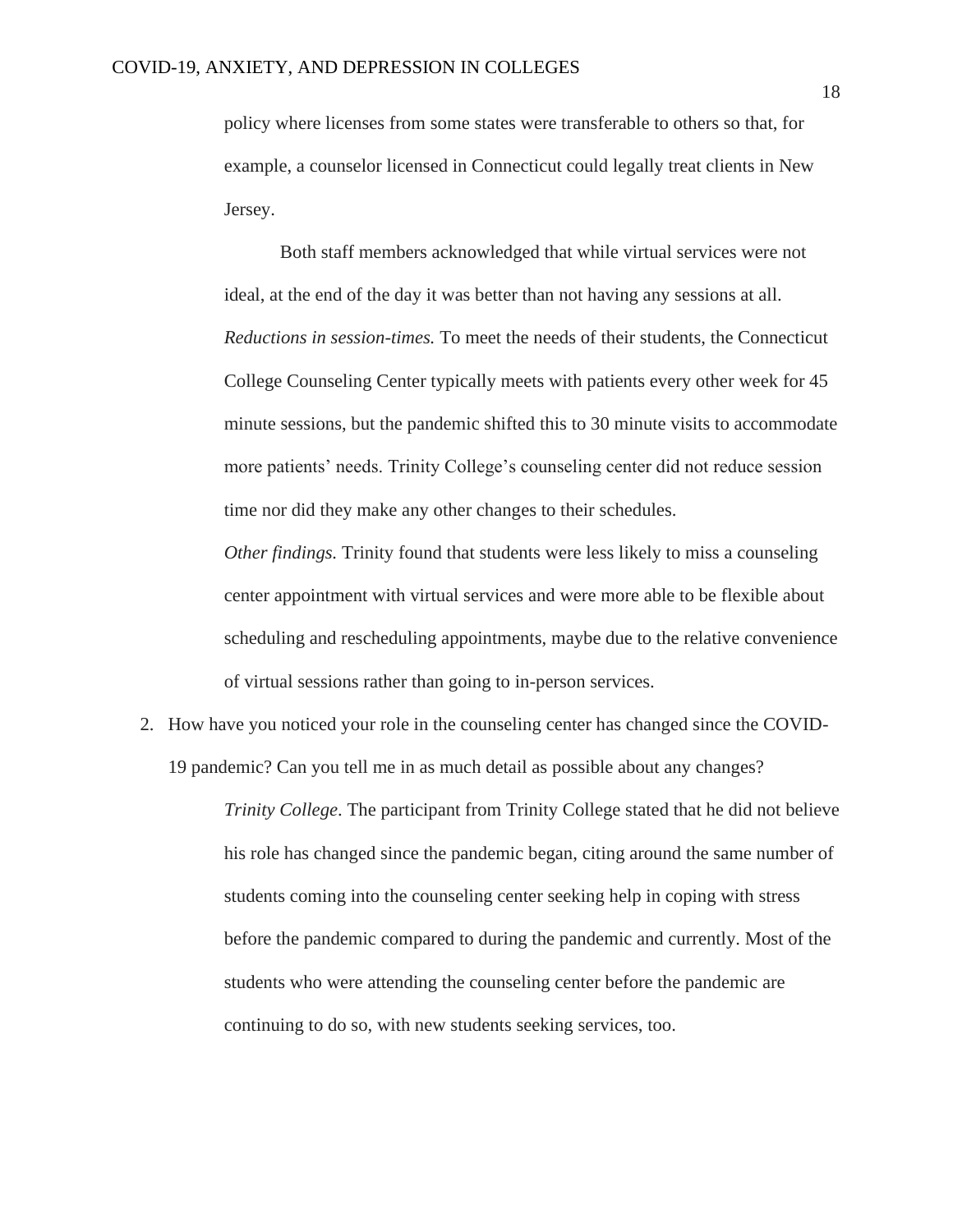*Connecticut College.* After getting over minor and major technological glitches, the staff said that they were able to adjust to this new virtual world. Toward the beginning of TeleHealth, staff only had access to necessary and confidential software on their work desktop computers, so they had to carry those desktops home. Staff also had to think creatively about any issues that came up due to the virtual services. For example, once back on campus, Connecticut College offered "Zoom Rooms" for students to have access to privacy during counseling sessions. Additionally, approximately six support groups arose to address a wide variety of client concerns, such as a women's group, a grief group, two SMART groups (one for substance use recovery and one for family and friends), and 2 AFFINITY groups (one for BIPOC students and one for LGBTQIA students). Each of these processing groups consisted of two leaders with up to six clients per group. These groups were around prior to the pandemic and maintained throughout. Notably, students seemed to adapt quickly to the shift in virtual services, which she explained by the fact that most students were at home with family and their support and therefore experienced fewer mental health emergencies.

3. In what ways do you think students are feeling the effect of the COVID-19 pandemic on the counseling center? Have any students told you explicitly about their perceptions of the counseling center?

> *Students' expressions of in-person vs. virtual services.* Overall, students seem to share in the sentiment that safety from the COVID-19 virus comes first, even when put in conversation with their mental health services, though some students expressed a desire to get back to in-person services as quickly as possible. Some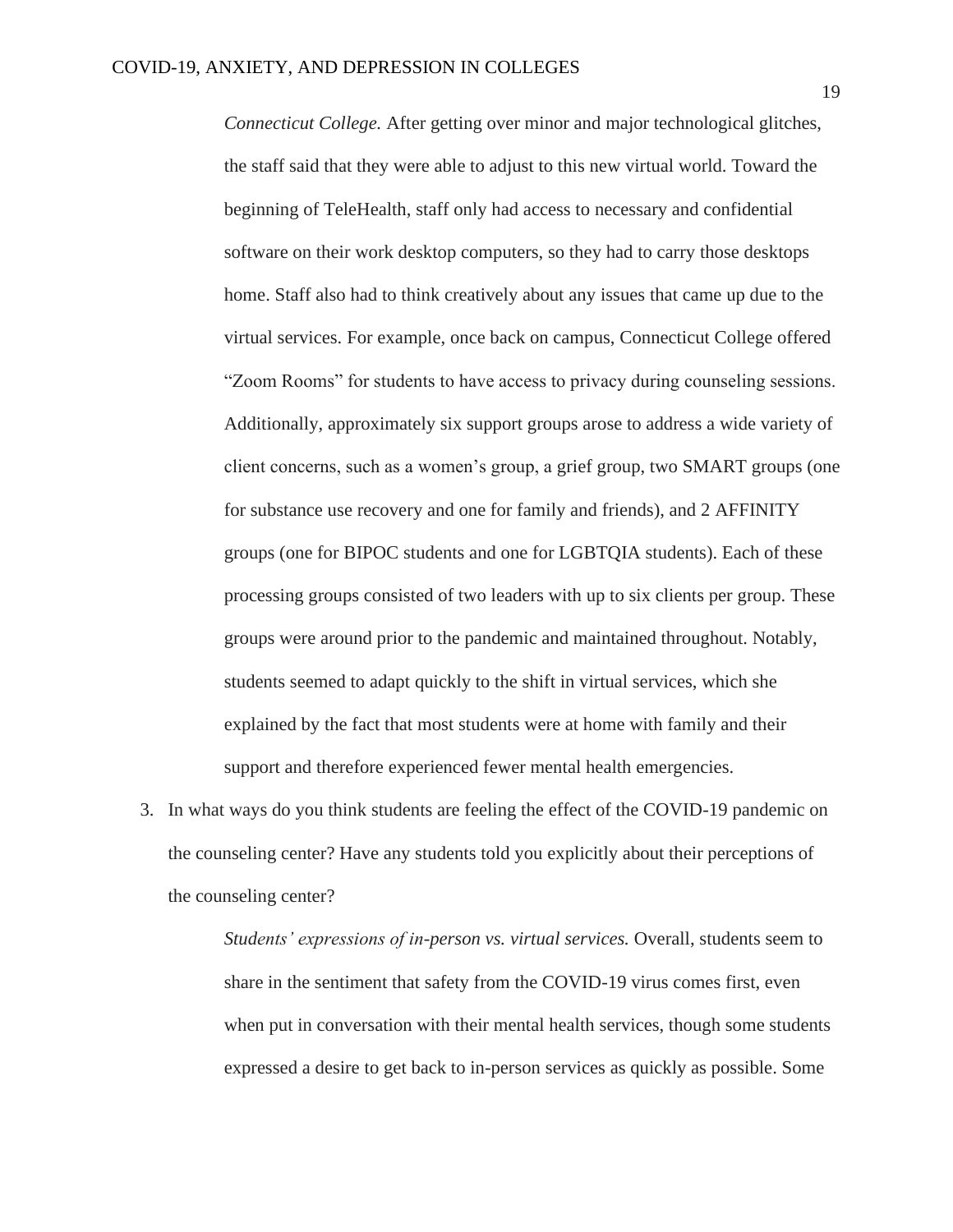students are notably uncomfortable with virtual sessions for many reasons with lack of privacy being among the main ones. Students share positive expressions to counseling center staff as well as the difficulty in navigating the balance between a desire to go back to in-person sessions and keeping students and staff safe. *Masks in in-person sessions*. Students and counselors both notice that having to wear masks for in-person sessions significantly affects sessions' effectiveness. As Dr. Lee (Trinity College) noted, "During therapy when both people are masked is much less effective because it reduces the ability to respond to facial expressions a great deal." Trinity College's counseling center is not currently offering inperson sessions, while Connecticut College has offered mostly in-person sessions since the Fall 2021 semester but still provides students the opportunity to receive TeleHealth services.

- 4. Can you tell me about any staffing issues that your center faced/is still facing? Overall there is an increasing demand in counseling services across counseling centers, which both centers noted is both caused by and an effect of different staffing issues. Both counseling centers have struggled to fill positions but have made it work the best they could. These staffing issues play a role in factors such as long waitlists for appointments which in turn, as evident in the students' responses, affect students' perceptions and experiences with the counseling center.
- 5. Is there any other information you can share with me about your counseling center in the context of the pandemic? About your students' mental health?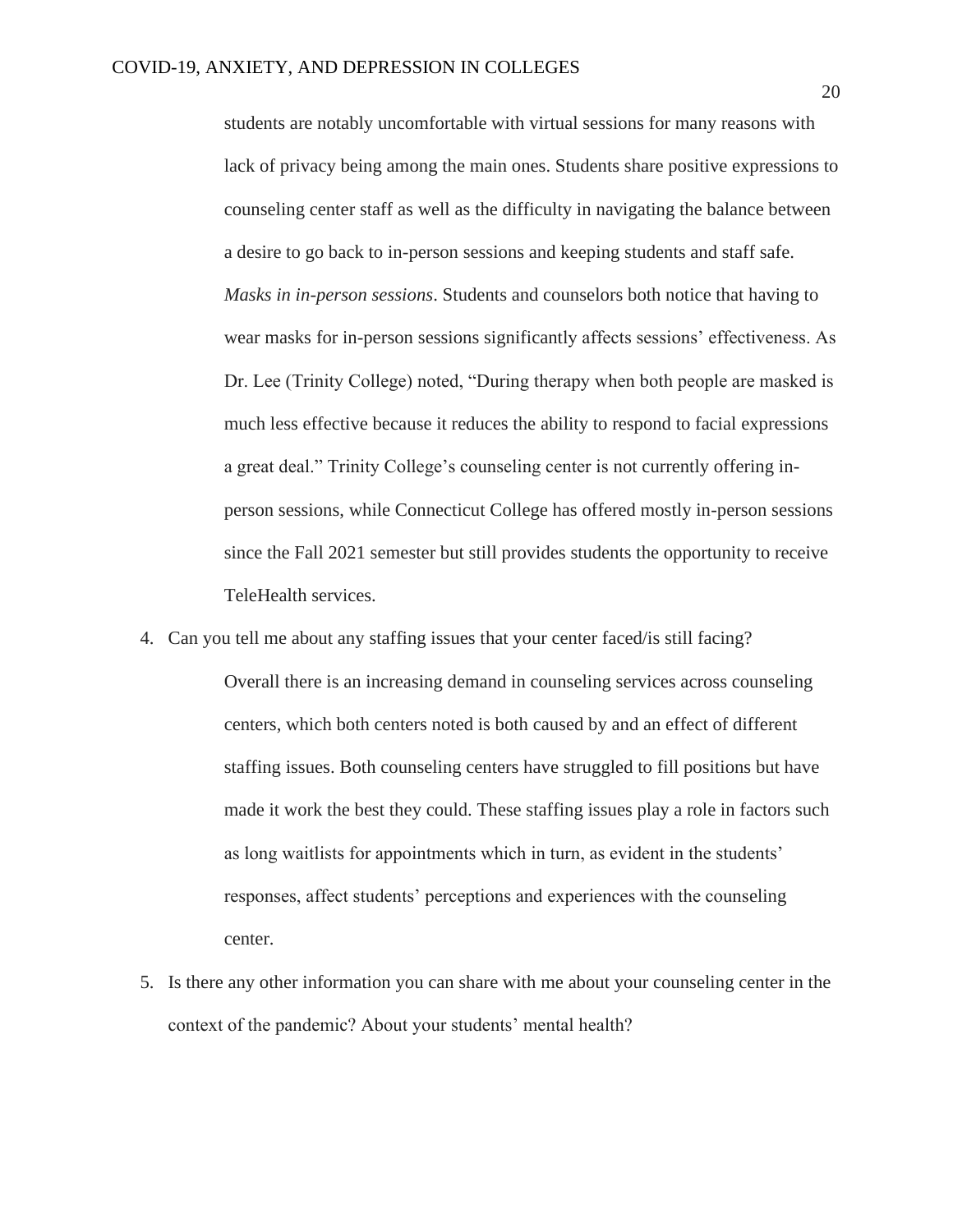A common theme that emerged in both interviews was the added stress that both counseling centers and their students feel as a direct result of the pandemic. Dr. Randy Lee explains, "I think Trinity, like all studies of students in general, has witnessed an increase in the amount of anxiety and depression definitely related to the pandemic, but most seem to have accepted it as a necessary reality for the time being." Many of the concerns being brought to the counseling center are pandemic-related and therefore require a nuanced type of coping strategies. Therefore, counselors have spent a large amount of time discussing with students the effects of the anxiety and stress that they feel due to the pandemic and therefore search for coping strategies. For example, some students feel anxious about the possibility of contracting the virus and some feel depressed over ways in which the pandemic has caused them to grieve; with this, counselors have had to work with patients on addressing these concerns and how to cope with these situations if they should arrive. Demand is still very high for both college's counseling centers, showing a steady awareness of and ability to receive counseling appointments when students decide that they need them.

#### **Discussion**

The current study aimed to gain insight into college students' mental health and their experiences with Trinity College's Counseling and Wellness Center, and understand counseling center directors' experiences with their respective counseling centers in regard to the COVID-19 pandemic. After participants completed a brief mental health survey, they were asked to answer questions about their experience with the counseling center to examine different factors that contribute to students' attendance and perceptions of counseling services. Interviews conducted with counseling center directors showed a clear impact that the pandemic had on their counseling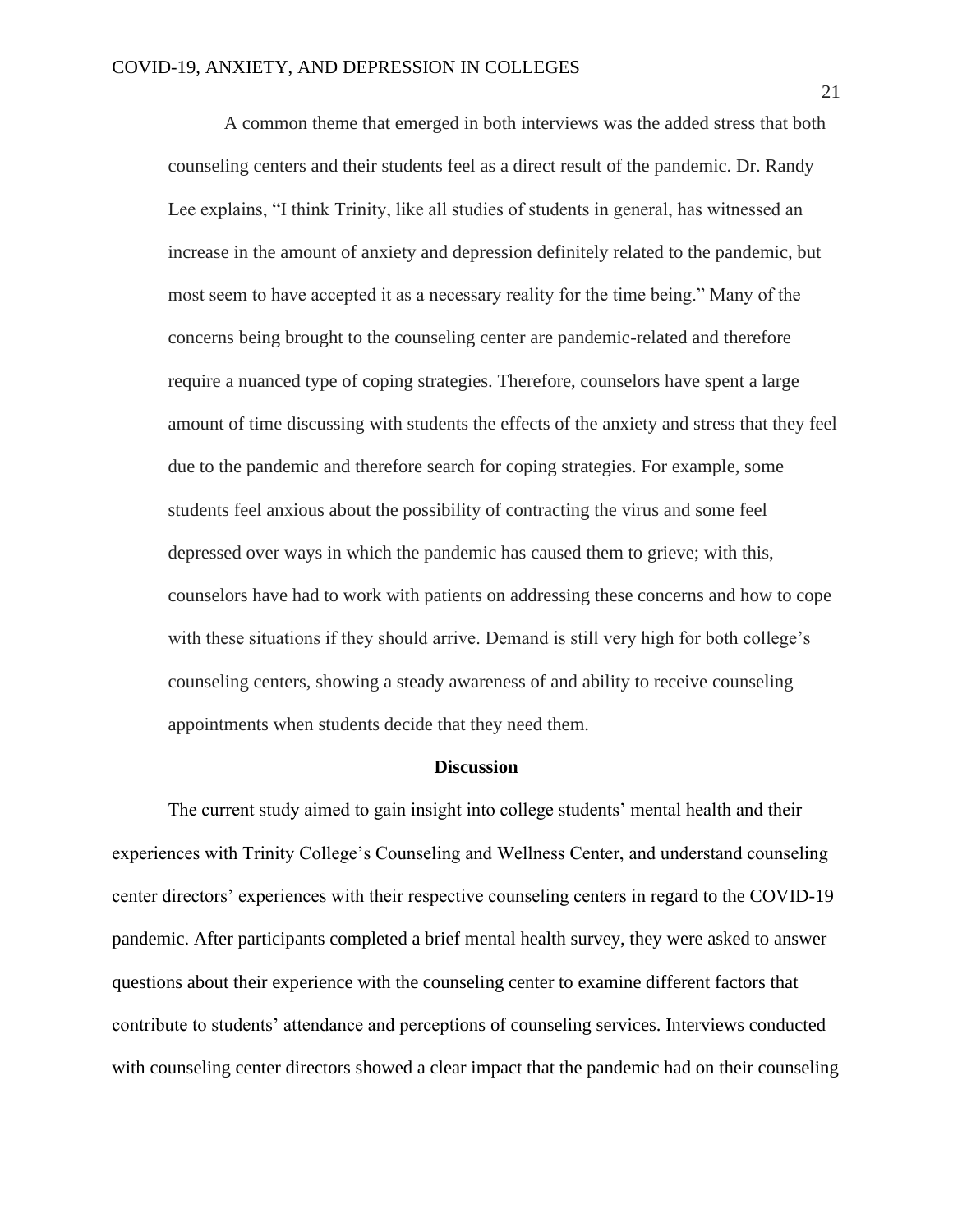centers in terms of staffing issues and virtual services. To my knowledge, this is one of the first studies to get directors' and students' insight into the way that the COVID-19 pandemic has affected counseling center services.

#### **Factors Affecting Counseling Center Attendance**

While this study did not start with the intention to look at factors affecting students' experiences with the counseling center, the results highlighted significant results.

*Long waitlists; Counselor unavailability.* Overall, both students who have attended the counseling center and those who have not listed long waitlists to get an appointment as the main reason for not attending the center, with fifty-four total citing this as a reason. These long waitlists were seen at both Trinity College and Connecticut College's centers and are in part due to the current staffing issue across the country. When given the option to explain why they have or have not attended the counseling center, several students responded with themes of the perception of there being long waitlists, for example, Student 13 writes, "There's very limited availability and it seems fairly hard to get an appointment," and Student 63 explains, "I don't believe that my availability will work with the center's availability, but this is simply from assumptions."

*Pandemic effect*. On top of this, several students explain how their counseling services were disrupted because of the pandemic, as their counselors whom they formed a relationship with left after Spring 2020. Student 32 writes, "I wasn't reached out to after my counselor left to find a replacement so I've been without counseling for months now" and Student 121 explains, "I didn't even get told my therapist no longer works here so now I don't get therapy."

*Circulating rumors.* There were other examples of rumors about the counseling center circulating that lead students to not seek services. For example, "I have heard that it doesn't give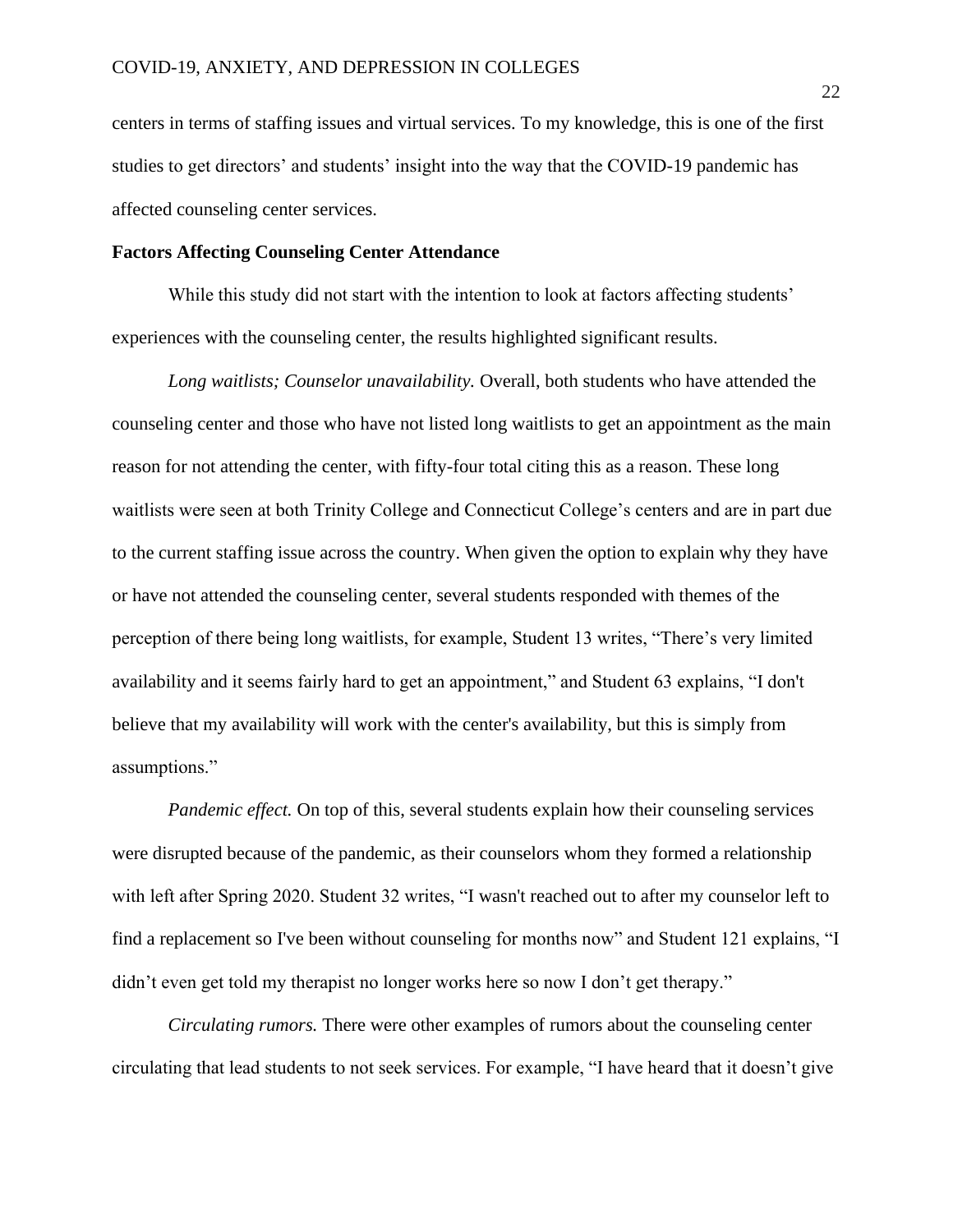the best help" (Student 12), "I have not been because: 1, I don't know where it is. 2, I don't have time to visit. 3, I don't feel comfortable seeking help" (Student 41), and "I have heard bad reviews about it…. I also heard that there is a waitlist, and I do not prefer the hassle because choosing to find a therapist is already difficult enough" (Student 116). These responses highlight a need for counseling centers to be more proactive in their student outreach in order to dispel these rumors and create an environment where students know all the counseling centers have to offer.

*Comfortability receiving services: Counselors of color.* Importantly, Student 116 explains that one of their reasons for not attending the counseling center was because "there are none to limited counselors of color," and Student 79 and 58 share a similar sentiment, "There is a large lack of P.O.C counselors to help P.O.C students feel more comfortable having someone to talk to," and "There needs to be more staff, especially counselors of color." There were also many positive responses, such as Student 103 who writes, "I have had a wonderful relationship with the counseling center and think they do great work." Also, Student 119 explains, "It has been so helpful to my progress and self-growth!" While there were many negative perceptions of the counseling center in terms of how comfortable students felt receiving services, there were also many positives that show a diverse collection of students' overall perceptions.

*Unsure how to schedule an appointment.* Overwhelmingly, those who have not attended the counseling center cited an uncertainty on how to schedule an appointment. Twenty-one students who have not been to the counseling center compared to four students who have been to the counseling center responded that this uncertainty on how to schedule appointments affected their attendance. One student explains, "To be honest I didn't even know we had a wellness center" (Student 54). This shows a need for counseling centers to provide clearer directions to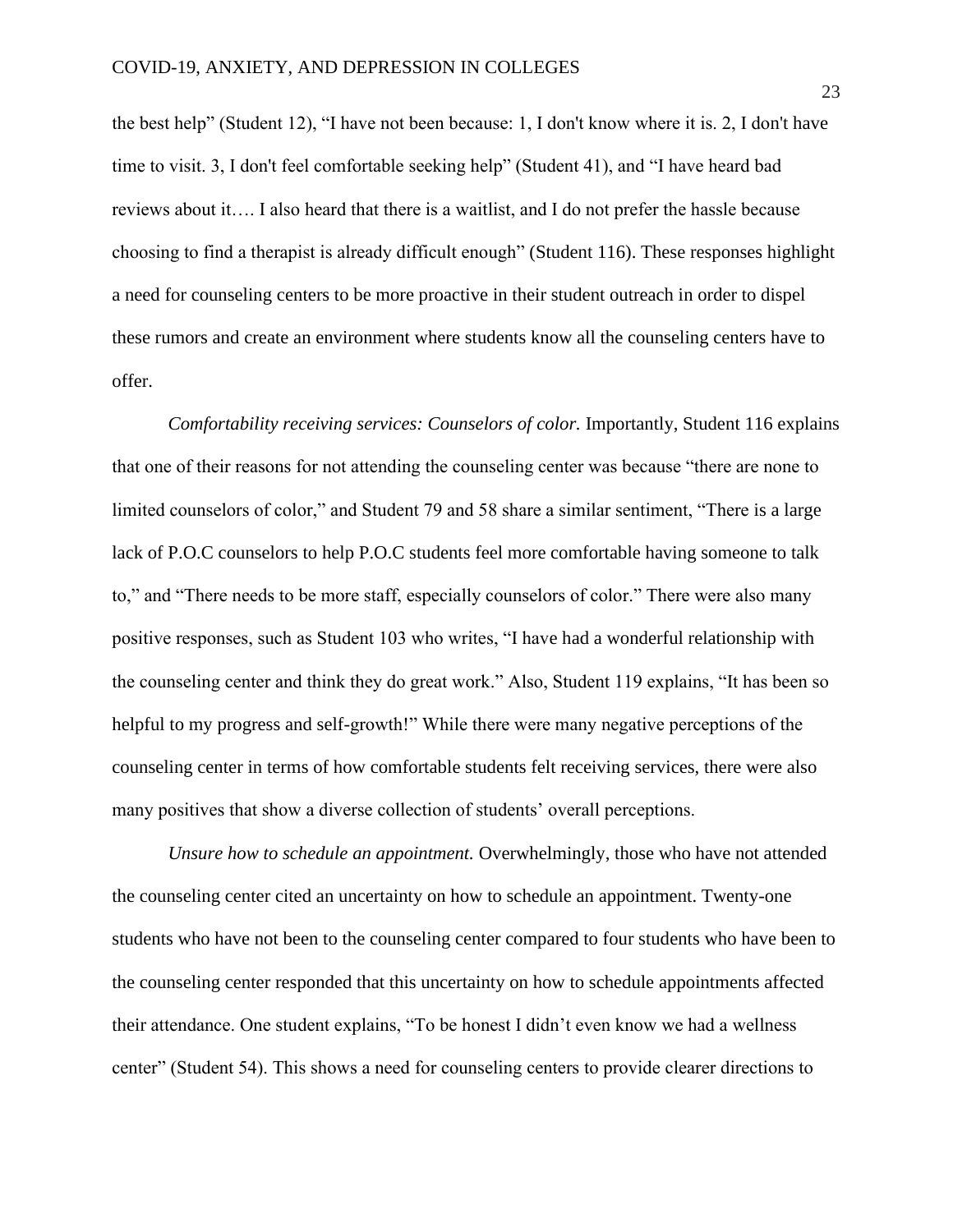schedule appointments and receive services, perhaps by enhanced student outreach or simpler guidelines for students to follow.

#### **Between-Groups STAI Ratings**

There was a significant difference of the mean STAI ratings between those who have attended the counseling center and those who have not. Those who have attended have significantly higher mean STAI scores, which may indicate that students who need services are successfully getting them. This is important because it shows the effectiveness of student outreach for those who are struggling with their mental health.

#### **Pandemic Effect**

*Student responses.* Many students responded that the COVID-19 pandemic impacted their attendance in some way. For example, Student 103 explains that the pandemic positively affected their ability to work on their mental health, "I never thought that I needed any time of therapy/counseling until the pandemic happened. It really caused some significant decline in my general well-being." Many students similarly express that the pandemic impacted their attendance, Student 55 reflects how her counseling, "Initially began as every week but now has progressed to every other week. I actually started going to therapy during the pandemic so it is interesting to see how my mental health has changed over the course of these last two years with therapy." Due to the novelty of the COVID-19 pandemic, these findings provide a guideline for how counseling centers should operate moving forward. Knowing that many students feel an increased need to receive counseling services but are also unable to and unsure on how to get them, directors should enhance the way that they reach out to students and the ways in which they offer services.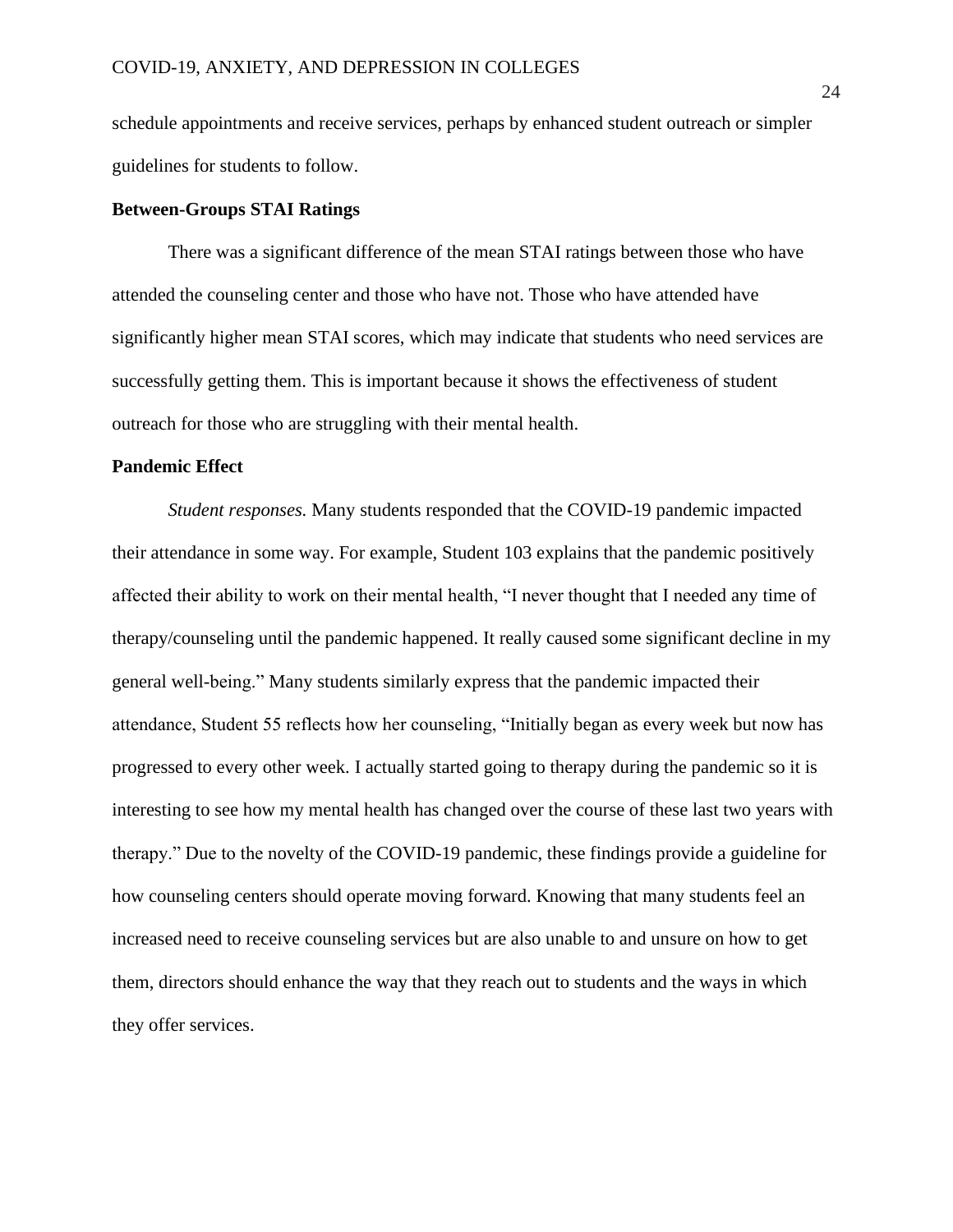*Counselor responses.* Counseling center directors explained their thoughts on virtual services compared to in-person and expressed a clear belief that the health safety of all individuals comes first, and the potential lack of effectiveness due to virtual services and masks for in-person services comes after. Connecticut College offers mainly in-person services, with both the patient and the counselor required to wear masks, while Trinity College solely offers TeleHealth appointments. The difference in service offerings shows a difference in priorities between centers, whereas Connecticut College values being in the same room as each other while Trinity College values seeing one another's faces. Due to the lack of director participants, this finding cannot be further explained, but further research may consider the different priorities between counseling centers.

#### **Limitations and Future Studies**

We had very few directors participate in this study, offering a limited view of the ways that directors perceive their centers and sessions in the context of the COVID-19 pandemic. Future studies should aim to interview more directors to get a fuller idea of their perceptions.

This study only looked at Trinity College students' mental health, offering a limited understanding of how college students are affected mentally by the pandemic. On top of this, Trinity College students were only asked about their mental health after the pandemic started and therefore does not fully provide evidence on how the pandemic has impacted students' mental health. Future studies should look at different student populations and compare mental health data from pre-pandemic studies to better understand a more general population and effectively look at how the pandemic has directly affected students.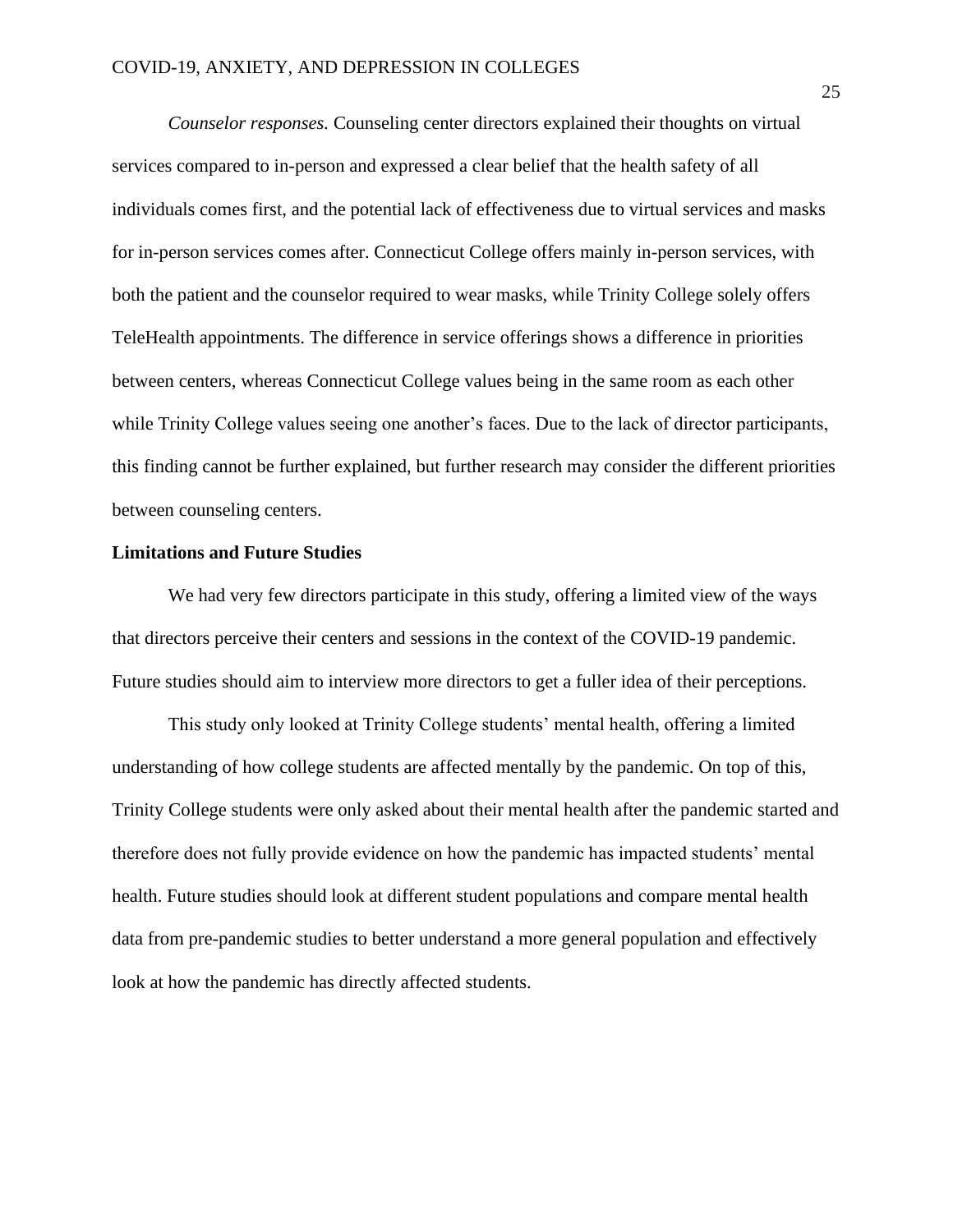#### References

Abrams, Z. (2020, September). A crunch at college counseling centers. *Monitor on Psychology*, *51*(6). http://www.apa.org/monitor/2020/09/crunch-college-counseling *American college counseling association—Home*. Retrieved February 15, 2022, from <http://www.collegecounseling.org/>

American College Health Association. American College Health Association-National College Health Assessment II: Reference Group Executive Summary Fall 2018. Silver Spring, MD: American College Health Association; 2018.

*Anxiety disorders*. (2018). National Institute of Mental Health (NIMH). Retrieved February 15, 2022, from https://www.nimh.nih.gov/health/topics/anxiety-disorders Berman, A., Bevan, J., Sparks, L. (2020) Readiness to Visit University Counseling Centers: Social Support, Stigma, and Communication Efficacy, Journal of Student Affairs Research and Practice, 57:3, 282-295, DOI: [10.1080/19496591.2019.1648272](https://doi.org/10.1080/19496591.2019.1648272) Copeland, W. E., McGinnis, E., Bai, Y., Adams, Z., Nardone, H., Devadanam, V., Rettew, J., & Hudziak, J. J. (2021). Impact of COVID-19 Pandemic on College Student Mental Health and Wellness. *Journal of the American Academy of Child and Adolescent Psychiatry*, *60*(1), 134–141.e2. https://doi.org/10.1016/j.jaac.2020.08.466 CNN. *Tracking Covid-19's global spread*. (2022). CNN. Retrieved February 15, 2022, from<https://www.cnn.com/interactive/2020/health/coronavirus-maps-and-cases> *Depression*. (2018). National Institute of Mental Health (NIMH). Retrieved February 15, 2022, from<https://www.nimh.nih.gov/health/topics/depression> *Facts about suicide*. (2021, September 7). https://www.cdc.gov/suicide/facts/index.html *Facts & statistics | anxiety and depression association of america, ADAA*. Retrieved February 15, 2022, from<https://adaa.org/understanding-anxiety/facts-statistics> Gallagher, R., & Taylor, R. (2015). *National Survey of College Counseling Centers 2014*. Project Report. The International Association of Counseling Services (IACS). [http://d](http://d-scholarship.pitt.edu/28178/)[scholarship.pitt.edu/28178/](http://d-scholarship.pitt.edu/28178/)

Golightly T, Thorne K, Iglesias A, et al. Outreach as intervention: The evolution of outreach and preventive programming on college campuses. Psychological Services. 2017 Nov;14(4):451-460. DOI: 10.1037/ser0000198. PMID: 29120203.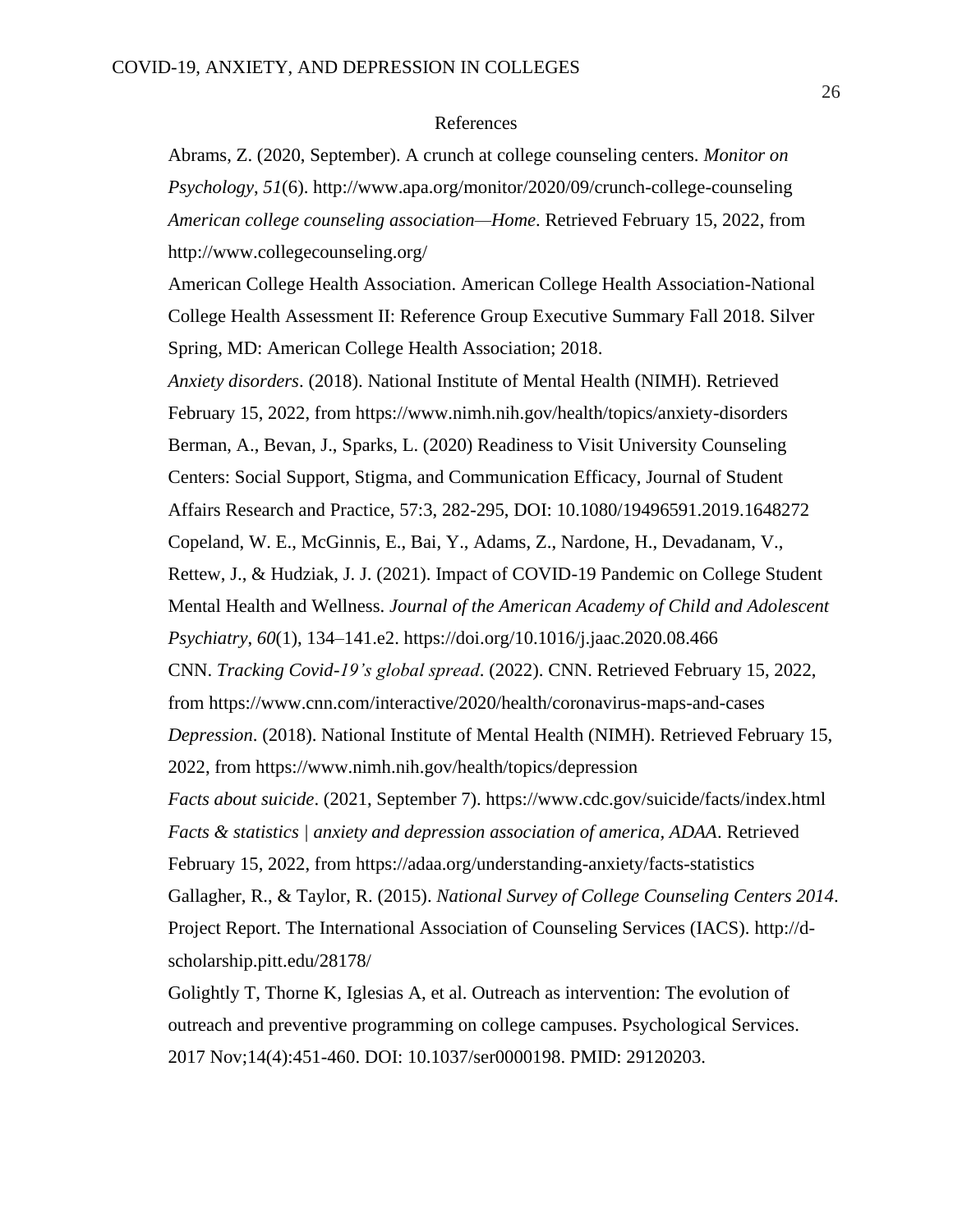Lancaster, M., & Arango, E. (2021). Health and emotional well-being of urban university students in the era of COVID-19. *Traumatology*, *27*(1), 107–117. <https://doi.org/10.1037/trm0000308> Madrigal, L., & Blevins, A. (2021, August 12). "I Hate It, It's Ruining My Life": College Students' Early Academic Year Experiences During the COVID-19 Pandemic. *Traumatology.* Advance online publication. http://dx.doi.org/10.1037/trm0000336 McCarthy, T. (2014). Great aspirations: The postwar american college counseling center.

*History of Psychology, 17*(1), 1-18. doi[:http://dx.doi.org/10.1037/a0035671](http://dx.doi.org/10.1037/a0035671)

*Mental illness*. (2022). National Institute of Mental Health (NIMH). Retrieved February

15, 2022, from<https://www.nimh.nih.gov/health/statistics/mental-illness>

Mowbray, C. T., Megivern, D., Mandiberg, J. M., Strauss, S., Stein, C. H., Collins, K., Kopels, S., Curlin, C., & Lett, R. (2006). Campus mental health services: recommendations for change. *The American journal of orthopsychiatry*, *76*(2), 226–237. <https://doi.org/10.1037/0002-9432.76.2.226>

Nash, S., Sixbey, M., An, S., & Puig, A. (2017). University students' perceived need for mental health services: A study of variables related to not seeking help. *Psychological services*, *14*(4), 502–512.<https://doi.org/10.1037/ser0000172>

Perpiñá-Galvañ, J., Cabañero-Martínez, M. J., & Richart-Martínez, M. (2013). Reliability and validity of shortened state trait anxiety inventory in Spanish patients receiving mechanical ventilation. *American journal of critical care : an official publication, American Association of Critical-Care Nurses*, *22*(1), 46–52.

<https://doi.org/10.4037/ajcc2013282>

Quek, K. F., Low, W. Y., Razack, A. H., Loh, C. S., & Chua, C. B. (2004). Reliability and validity of the Spielberger State-Trait Anxiety Inventory (STAI) among urological patients: a Malaysian study. *The Medical journal of Malaysia*, *59*(2), 258–267. *Telehealth licensing requirements and interstate compacts | Telehealth.HHS.gov*. (2022).

Retrieved April 15, 2022, from https://telehealth.hhs.gov/providers/policy-changes-

during-the-covid-19-public-health-emergency/telehealth-licensing-requirements-and-

interstate-compacts/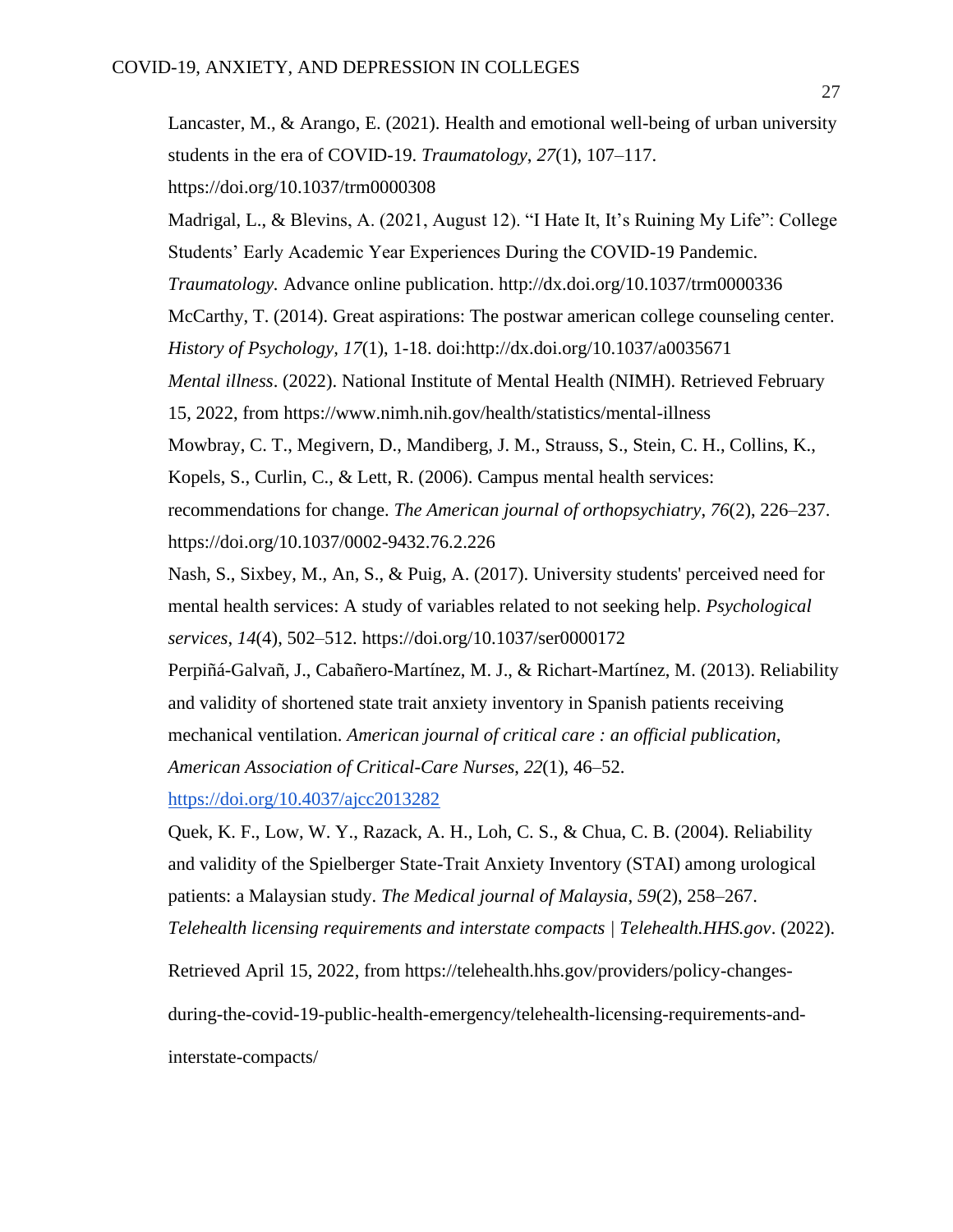Wilcove, G., & Sharp, W. H. (1971). Differential perceptions of a college counseling center. *Journal of Counseling Psychology, 18*(1), 60–63. [https://doi.org/10.1037/h0030410](https://content.apa.org/doi/10.1037/h0030410) Zhai, Y., & Du, X. (2020). Addressing collegiate mental health amid COVID-19 pandemic. *Psychiatry Research*, *288*, 113003. <https://doi.org/10.1016/j.psychres.2020.113003>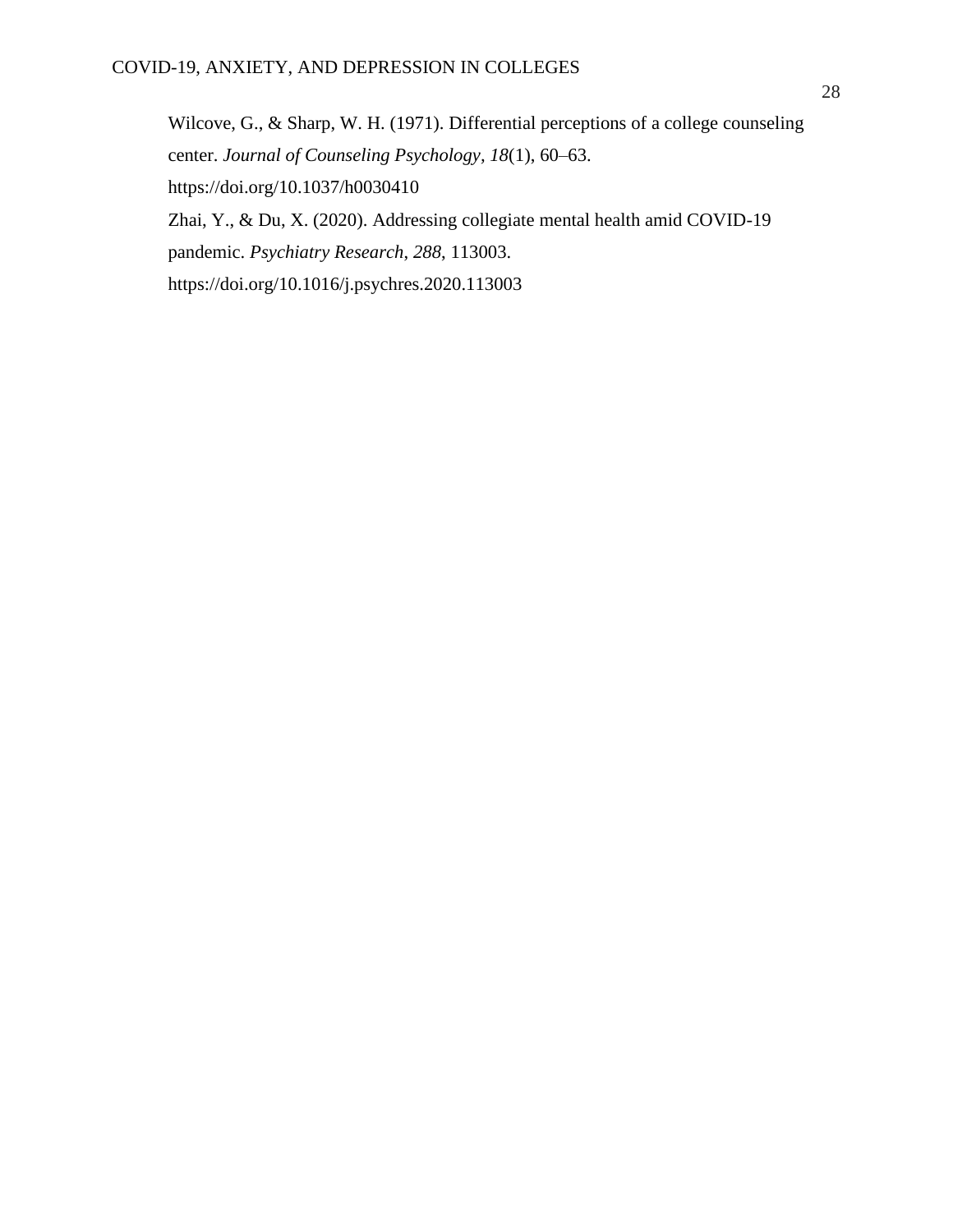### **APPENDIX A**

### Below is an image of the STAI used in this thesis.

**STAI** 

Please rank how much the following statements apply to you right now.

|                                                      | Not at all | Somewhat | Moderately so | Very much so |
|------------------------------------------------------|------------|----------|---------------|--------------|
| I feel calm                                          | ∩          |          | ∩             |              |
| I feel secure                                        |            |          |               |              |
| I am tense                                           |            |          |               |              |
| I feel strained                                      |            |          |               |              |
| I feel at ease                                       |            |          |               |              |
| I feel upset                                         |            |          |               |              |
| I am presently worrying<br>over possible misfortunes |            |          |               |              |
| I feel satisfied                                     |            |          |               |              |
| I feel frightened                                    |            |          |               |              |
| I feel comfortable                                   |            |          |               |              |
| I feel self-confident                                |            |          |               |              |
| I feel nervous                                       |            |          |               |              |
| I feel jittery                                       |            |          |               |              |
| I feel indecisive                                    |            |          |               |              |
| I feel confused                                      |            |          |               |              |

Figure A1. The 15 State-Trait Anxiety Inventory for Adults used in this thesis (Spielberger, 1968, 1977).

### **APPENDIX B**

Below is the self-designed questionnaire to understand students' interactions with Trinity

College's Counseling Center.